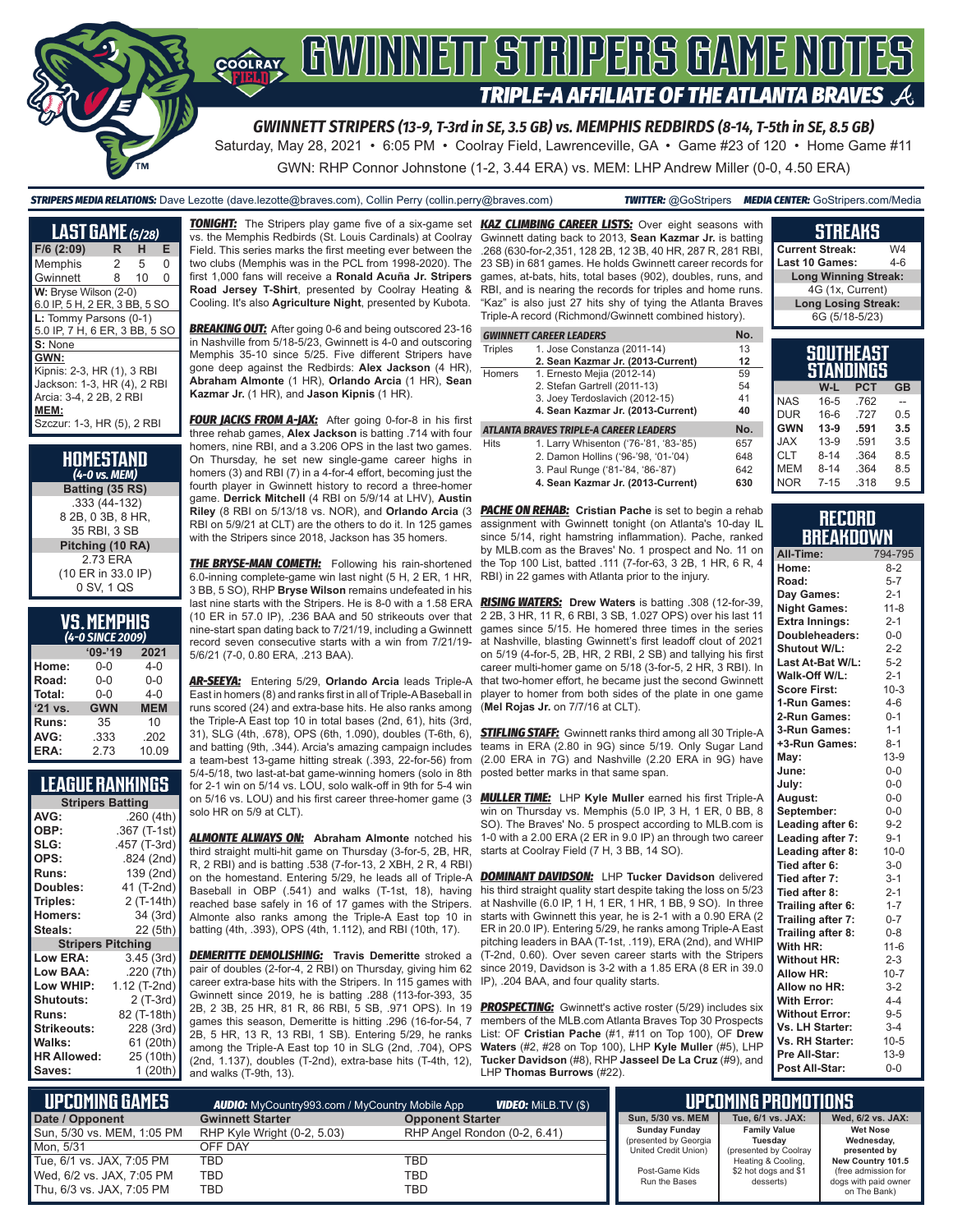

| <b>MANAGER MATT TUIASOSOPO</b>                                                                                                                                                                                                                                                                                                                                                                                                                                                                                                                                                                                                                                                                                                                                                                                                                                                                                                                                                                                                                    | <b>VS. 2021 OPPONENTS</b>                                                                                                                                                                                                                                                                                                                                                                                                                                                                                                                                                                                                                                                                                                                                                                                                                            |
|---------------------------------------------------------------------------------------------------------------------------------------------------------------------------------------------------------------------------------------------------------------------------------------------------------------------------------------------------------------------------------------------------------------------------------------------------------------------------------------------------------------------------------------------------------------------------------------------------------------------------------------------------------------------------------------------------------------------------------------------------------------------------------------------------------------------------------------------------------------------------------------------------------------------------------------------------------------------------------------------------------------------------------------------------|------------------------------------------------------------------------------------------------------------------------------------------------------------------------------------------------------------------------------------------------------------------------------------------------------------------------------------------------------------------------------------------------------------------------------------------------------------------------------------------------------------------------------------------------------------------------------------------------------------------------------------------------------------------------------------------------------------------------------------------------------------------------------------------------------------------------------------------------------|
| Matt Tuiasosopo is in his first season as Gwinnett manager and his third season<br>as a coach in the Atlanta Braves organization in 2021. He was named the seventh<br>manager in team history on 3/30/21. Tuiasosopo is both the youngest manager in<br>team history (turned 35 on 5/10) and the first former Gwinnett player to manage the<br>club (hit .221 with 19 HR, 73 RBI in 178 games from 2016-17).                                                                                                                                                                                                                                                                                                                                                                                                                                                                                                                                                                                                                                      | Home<br>Road<br><b>Total</b><br>Home<br><b>Road</b><br><b>Total</b><br><b>CHA</b><br>COL<br>$5 - 1$<br>$5 - 1$<br>---<br>---<br>---<br>---<br><b>DUR</b><br>LOU<br>$4 - 2$<br>$4 - 2$<br>---<br>---<br>$\overline{a}$<br>---<br><b>JAX</b><br><b>MW DIV</b><br>$4 - 2$<br>$0-0$<br>$4 - 2$<br>$\overline{a}$<br>$\cdots$<br>---<br><b>MEM</b><br>$4 - 0$<br>$4 - 0$<br>$\overline{a}$<br><b>NAS</b><br>$0-6$<br>$0-6$<br>---                                                                                                                                                                                                                                                                                                                                                                                                                         |
| Tuiasosopo made his managerial debut in 2019 with Class-A Rome, leading the club<br>to a 65-74 record and earning Atlanta's Bobby Cox Award for minor league manager<br>of the year. He was set to return to Rome in 2020, but was reassigned to the Braves<br>Alternate Site at Coolray Field once the MiLB season was canceled.                                                                                                                                                                                                                                                                                                                                                                                                                                                                                                                                                                                                                                                                                                                 | NOR<br>---<br>---<br>$\qquad \qquad -\qquad$<br><b>SE DIV</b><br>$5 - 7$<br>$9 - 7$<br>$4-0$                                                                                                                                                                                                                                                                                                                                                                                                                                                                                                                                                                                                                                                                                                                                                         |
| Tuiasosopo's Managerial Career<br>W-L<br><b>PCT</b><br><b>Playoffs</b><br><b>Games</b><br>22<br>$13-9$<br>.591<br>With Gwinnett (1 Season):<br>0<br>MiLB Career (2 Seasons):<br>161<br>78-83<br>.484<br>$\Omega$                                                                                                                                                                                                                                                                                                                                                                                                                                                                                                                                                                                                                                                                                                                                                                                                                                  | LAST AT-BAT WINS (5)<br>The Stripers are 5-2 (.714) in games decided in the last at-bat in 2021.<br>Date/Opponent<br><b>Score</b><br><b>Game-Winning Play</b><br>5/4 at Charlotte<br>Almonte scores on E4 (Reynolds)<br>10-9 (12th)                                                                                                                                                                                                                                                                                                                                                                                                                                                                                                                                                                                                                  |
| All staff bios available in the 2021 Stripers Media Guide                                                                                                                                                                                                                                                                                                                                                                                                                                                                                                                                                                                                                                                                                                                                                                                                                                                                                                                                                                                         | 5/9 at Charlotte<br>Camargo RBI single<br>12-9 (10th)<br>Arcia 2-out solo HR<br>5/14 vs. Louisville<br>$2-1$ (8th)                                                                                                                                                                                                                                                                                                                                                                                                                                                                                                                                                                                                                                                                                                                                   |
| EJECTIONS (1)<br>Player/Coach<br>Date/Inning<br><b>Umpire</b><br>5/25 vs. MEM, 7th Inning<br><b>HP Clint Vondrak</b><br>Goins, Ryan                                                                                                                                                                                                                                                                                                                                                                                                                                                                                                                                                                                                                                                                                                                                                                                                                                                                                                               | 5/16 vs. Louisville<br>5-4 $(9th)*$<br>Arcia walk-off solo HR<br>$2-1$ (9th)*<br>5/25 vs. Memphis<br>Kazmar walk-off single<br>*Denotes "walk-off" win                                                                                                                                                                                                                                                                                                                                                                                                                                                                                                                                                                                                                                                                                               |
| <b>TEAM DEFENSE (5TH IN TRIPLE-A EAST)</b>                                                                                                                                                                                                                                                                                                                                                                                                                                                                                                                                                                                                                                                                                                                                                                                                                                                                                                                                                                                                        | <b>GWINNETT PLAYERS USED (46 IN 2021)</b>                                                                                                                                                                                                                                                                                                                                                                                                                                                                                                                                                                                                                                                                                                                                                                                                            |
| <b>PCT</b><br>E<br>G<br><b>TC</b><br>PO<br><b>DP</b><br>A<br>790<br>579<br>.985<br>22<br>199<br>12<br>19<br><b>SB</b><br>$\mathsf{cs}$<br><b>PCT</b><br><b>PB</b><br>W-L<br><b>Catchers</b><br><b>ATT</b><br>$\mathbf{1}$<br>0<br>$\mathbf{1}$<br>.000<br>$\mathbf{1}$<br>Casteel, Ryan<br>$1 - 1$<br>$\overline{c}$<br>$\overline{2}$<br>$\overline{0}$<br>0<br>.000<br>$3-2$<br>Jackson, Alex<br>4<br>$\overline{2}$<br>Lucroy, Jonathan<br>.333<br>6<br>1<br>$1 - 4$<br>3<br>Martinez, Carlos<br>0<br>$\mathbf{1}$<br>3<br>.000<br>$2 - 1$<br>$\overline{c}$<br>$\overline{2}$<br>4<br>.500<br>0<br>Morales, Jonathan<br>$6 - 1$<br>$\overline{3}$<br>12<br>4<br>16<br>$13-9$<br>.250<br>Total:<br>Almonte (1), Inciarte (1), Waters (1)<br>Outfield Assists (3):<br>Pitcher Pickoffs (1):<br>Muller (1)<br><b>Catcher Pickoffs (1):</b><br>Casteel (1)                                                                                                                                                                                        | Victor Arano, Jesse Biddle, Chasen Bradford,<br>Pitchers (25):<br>Thomas Burrows, Jesse Chavez, Tucker Davidson,<br>Jasseel De La Cruz, Carl Edwards Jr., Jay Flaa,<br>Shane Greene, Daysbel Hernandez, Mitch Horacek,<br>Connor Johnstone, Nate Jones, Trevor Kelley, Dylan Lee,<br>Chris Martin, Kyle Muller, Sean Newcomb, Tanner Roark,<br>Jose Rodriguez, Edgar Santana, Jacob Webb, Bryse Wilson,<br>Kyle Wright<br>Position (21):<br>Abraham Almonte, Orlando Arcia, Jaycob Brugman,<br>Johan Camargo, Ryan Casteel, Travis Demeritte,<br>Phillip Ervin, Ryan Goins, Terrance Gore, Guillermo Heredia,<br>Ender Inciarte, Alex Jackson, Sean Kazmar Jr., Jason Kipnis,<br>Jonathan Lucroy, Carlos Martinez, Jonathan Morales,<br>Yolmer Sanchez, Travis Snider, Riley Unroe, Drew Waters<br>Italics = Player no longer in Braves organization |
|                                                                                                                                                                                                                                                                                                                                                                                                                                                                                                                                                                                                                                                                                                                                                                                                                                                                                                                                                                                                                                                   |                                                                                                                                                                                                                                                                                                                                                                                                                                                                                                                                                                                                                                                                                                                                                                                                                                                      |
| <b>STARTS</b><br><b>By Batting Order</b>                                                                                                                                                                                                                                                                                                                                                                                                                                                                                                                                                                                                                                                                                                                                                                                                                                                                                                                                                                                                          | <b>BASS-LANTA</b>                                                                                                                                                                                                                                                                                                                                                                                                                                                                                                                                                                                                                                                                                                                                                                                                                                    |
| Waters (14), Inciarte (6), Almonte (1), Ervin (1)<br>1:<br>Arcia (8), Goins (5), Kipnis (3), Waters (3), Camargo (1), Heredia (1), Sanchez (1)<br>2:<br>Arcia (13), Camargo (5), Lucroy (3), Jackson (1)<br>3:<br>Demeritte (8), Camargo (7), Almonte (3), Jackson (2), Kazmar Jr. (1), Lucroy (1)<br>4:<br>Almonte (8), Kazmar Jr. (4), Demeritte (3), Jackson (2), Lucroy (2), Snider (2),<br>5:<br>Sanchez (1)<br>Ervin (4), Goins (4), Almonte (3), Sanchez (3), Snider (3), Casteel (2),<br>6:<br>Demeritte (2), Kazmar Jr. (1)<br>Ervin (6), Goins (5), Kazmar Jr. (5), Morales (2), Sanchez (2), Almonte (1),<br>7:<br>Snider (1)<br>Sanchez (7), Morales (5), Casteel (2), Goins (2), Brugman (1), Ervin (1), Gore (1),<br>8:<br>Martinez (1), Snider (1), Unroe (1)<br>Casteel (2), Martinez (2), Morales (1), Unroe (1)<br>9:<br>Pitcher Spot (16)<br><b>By Position</b><br>Morales (7), Jackson (5), Lucroy (5), Martinez (3), Casteel (2)<br>C:<br>Camargo (8), Casteel (4), Kazmar Jr. (4), Snider (3), Unroe (2), Lucroy (1)<br>1B: | Including MLB rehab assignments, 15 players have played for both Gwinnett and<br>Atlanta in 2021:<br><b>RHP Bryse Wilson</b><br><b>LHP Jesse Biddle</b><br>RHP Kyle Wright<br><b>INF Johan Camargo</b><br><b>LHP Tucker Davidson</b><br>RHP Carl Edwards Jr.<br>OF Guillermo Heredia (Rehab)<br>OF Ender Inciarte (Rehab)<br>C Alex Jackson (Rehab)<br><b>RHP Nate Jones</b><br><b>INF Sean Kazmar Jr.</b><br>RHP Chris Martin (Rehab)<br><b>LHP Sean Newcomb</b><br>RHP Edgar Santana<br>RHP Jacob Webb                                                                                                                                                                                                                                                                                                                                             |
| <b>2B:</b> Goins (13), Sanchez (5), Kipnis (3), Kazmar Jr. (1)<br>3B: Sanchez (8), Kazmar Jr. (6), Camargo (5), Goins (2), Morales (1)                                                                                                                                                                                                                                                                                                                                                                                                                                                                                                                                                                                                                                                                                                                                                                                                                                                                                                            |                                                                                                                                                                                                                                                                                                                                                                                                                                                                                                                                                                                                                                                                                                                                                                                                                                                      |
| <b>SS:</b> Arcia (20), Goins (1), Sanchez (1)<br>LF: Almonte (7), Ervin (7), Demeritte (2), Snider (2), Waters (2), Gore (1), Heredia (1)                                                                                                                                                                                                                                                                                                                                                                                                                                                                                                                                                                                                                                                                                                                                                                                                                                                                                                         | <b>BRAVES ON REHAB</b>                                                                                                                                                                                                                                                                                                                                                                                                                                                                                                                                                                                                                                                                                                                                                                                                                               |
| $CF:$ Waters (14), Inciarte (5), Ervin (3)<br>RF: Demeritte (10), Almonte (8), Ervin (2), Snider (1), Waters (1)<br>DH: Almonte (1), Arcia (1), Brugman (1), Demeritte (1), Inciarte (1), Snider (1)                                                                                                                                                                                                                                                                                                                                                                                                                                                                                                                                                                                                                                                                                                                                                                                                                                              | Five Atlanta players have been assigned to rehab with Gwinnett in 2021.<br>Player<br><b>Injury</b><br><b>Rehab Dates</b><br><b>RHP Chris Martin</b><br>Right Shoulder Inflammation (4/7)<br>$5/5 - 5/11$<br>OF Ender Inciarte<br>Strained Left Hamstring (4/17)<br>$5/6 - 5/12$<br>OF Guillermo Heredia<br>Right Hamstring Inflammation (5/1)<br>5/14<br>C Alex Jackson<br>Strained Left Hamstring (5/2)<br>5/21-Current<br>5/29-Current<br>OF Cristian Pache<br>Right Hamstring Inflammation (5/14)                                                                                                                                                                                                                                                                                                                                                 |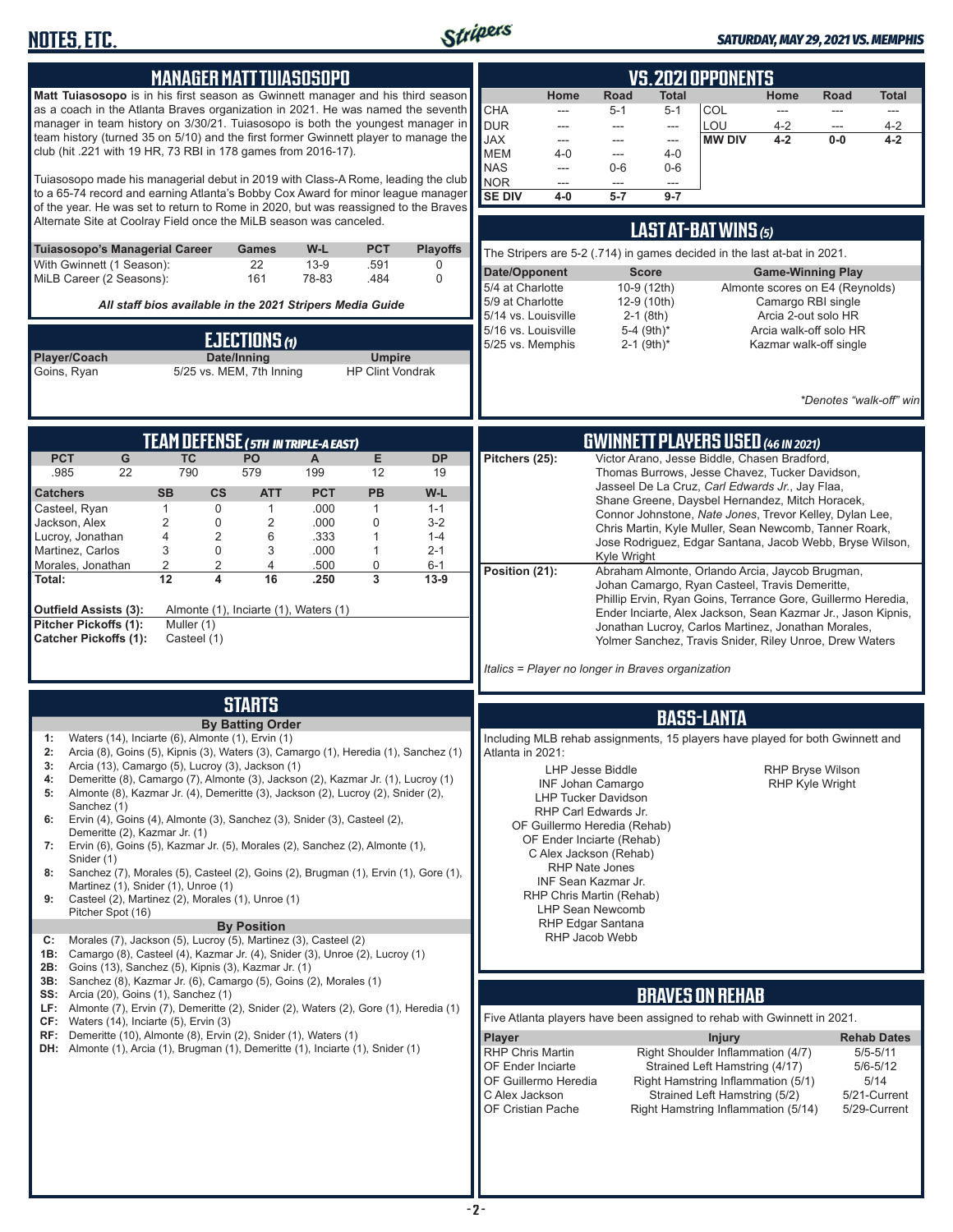# **STARTING PITCHER**



**BIO ON PAGE 63 OF MEDIA GUIDE**

#### *SATURDAY, MAY 29, 2021 VS. MEMPHIS*

# **51****CONNOR JOHNSTONE**

**B/T:** R/R **BORN:** 10/4/94 in San Diego, CA (Age 26) - Resides in Atlanta 6-1 **ACQUIRED:** Braves' 21st round selection in the 2017 June draft out of 195<br>195 Wake Forest University (Winston-Salem, NC) **WT:** 195 Wake Forest University (Winston-Salem, NC)

*TONIGHT'S START:* Johnstone makes his sixth Triple-A appearance (4th start) of the season in game five of this six-game series vs. Memphis. It is his 18th career appearance (8th start) with Gwinnett dating back to 2018 (5-2, 4.25 ERA, 25 ER in 53.0 IP, .239 BAA). He currently ranks among Triple-A East pitching leaders in WHIP (T-2nd, 0.60) and BAA (7th, .177).

*2021 SEASON:* After beginning the year at the Alternate Training Site in April, was part of Gwinnett's Opening Night roster for the second time in his career (also in 2019) ... Made his season debut in relief on 5/4 at Charlotte, pitching 3.0 scoreless, one-hit innings (0 BB, 1 SO) ... Allowed just one hit over 5.0 scoreless innings for the win in his first start of the year on 5/8 at Charlotte ... Opened the season with 8.0 scoreless innings (2 H, 0 BB, 6 SO) over his first two outings.

*2021 SPRING TRAINING:* As a non-roster invitee, he went 0-1 with a 4.76 ERA (3 ER in 5.2 IP), .273 BAA, 1.24 WHIP, and one save in six relief appearances.

*2020 SEASON:* Despite being selected as a non-roster invitee to Atlanta Braves Spring Training for the first time in his career, he was not included on the Braves' 60 man player pool in June and did not play.

*CAREER ACCOLADES:* **2018:** In his first full season, went 3-3 with a 3.30 ERA, .238 BAA, 1.20 WHIP, and two saves in 30 games (12 starts) between Advanced-A Florida, Double-A Mississippi, and Triple-A Gwinnett ... Went 2-0 with a 4.50 ERA in five games (4 starts) during his Triple-A debut ... **2019:** Went 7-4 with a 4.24 ERA and one save in 35 games (7 starts) between Mississippi and Gwinnett ... Played for Scottsdale of the Arizona Fall League (2-3, 3.27 ERA in 6 starts).

|              | <b>IOHNSTONE'S OVERALL STATS</b> |           |            |       |    |           |           |            |             |
|--------------|----------------------------------|-----------|------------|-------|----|-----------|-----------|------------|-------------|
| Year         | Team                             | W-L       | <b>ERA</b> | G/GS  | HR | <b>BB</b> | <b>SO</b> | <b>BAA</b> | <b>WHIP</b> |
| 12021        | Gwinnett (AAA)                   | $1 - 2$   | 344        | 5/3   |    |           | 13        | 177        | 0.60        |
| MiLB Career: |                                  | $12 - 10$ | 3.83       | 73/25 | 19 | 54        | 153       | .260       | $1.26$ +    |
| MLB Career:  |                                  | ი-ი       |            | n/n   |    |           |           | ---        |             |

|       | JOHNSTONE'S 2021 SPLITS (WITH GWINNETT) |          |                |  |
|-------|-----------------------------------------|----------|----------------|--|
| Home: | 0-1, 11.25 ERA (1G)                     | Vs. LHB: | .280 BAA. 2 HR |  |
| Road: | 1-1, 1.26 ERA (4G)                      | Vs. RHB: | .108 BAA. 1 HR |  |

| <b>JOHNSTONE VS. MEMPHIS</b> |         |                          |   |    |     |   |    |           |           |    |
|------------------------------|---------|--------------------------|---|----|-----|---|----|-----------|-----------|----|
|                              | W-L     | <b>ERA</b>               | G | GS |     | н | ER | <b>HR</b> | <b>BB</b> | SO |
| 2021:                        | $0 - 0$ | $\overline{\phantom{a}}$ |   |    | 0.O |   |    |           |           |    |
| <b>Career:</b>               | 0-0     | 0.00                     |   |    | 0.0 |   |    |           |           |    |

| <b>IOHNSTONE'S HIGHS &amp; LOWS</b> |                            |                                    |  |  |  |  |  |  |
|-------------------------------------|----------------------------|------------------------------------|--|--|--|--|--|--|
|                                     | <b>Season</b>              | Career (MiLB and MLB)              |  |  |  |  |  |  |
| IP:                                 | 5.0 (2x, last: 5/22 @ NAS) | 7.0 (8/17/18, FLA @ LAK)           |  |  |  |  |  |  |
| so:                                 | $5(5/8)$ $\omega$ CLT)     | 6 (3x, last: 8/18/19, MIS vs. PNS) |  |  |  |  |  |  |
| BB:                                 |                            | 3 (3x, last: 8/18/19, MIS vs. PNS) |  |  |  |  |  |  |
| H:<br>ER:                           | 5 (5/13 vs. LOU)           | 11 (8/13/19, MIS vs. BIR)          |  |  |  |  |  |  |
|                                     | 5 (5/13 vs. LOU)           | 6 (8/13/19, MIS vs. BIR)           |  |  |  |  |  |  |
| Low-Hit CG:                         |                            | None                               |  |  |  |  |  |  |
| Low-ER CG:                          |                            | None                               |  |  |  |  |  |  |

| JOHNSTONE AT THE PLATE |               |    |  |  |    |    |           |            |    |  |
|------------------------|---------------|----|--|--|----|----|-----------|------------|----|--|
|                        | AVG.          | ΔR |  |  | 2B | 3B | <b>HR</b> | <b>RBI</b> | BB |  |
| 2021:                  | 000           |    |  |  |    |    |           |            |    |  |
| <b>MiLB Career:</b>    | .000          | 20 |  |  |    |    |           |            |    |  |
| <b>MLB Career:</b>     | $\frac{1}{2}$ |    |  |  |    |    |           |            |    |  |

|             | JOHNSTONE'S 2021 STARTS (ALL LEVELS) |               |           |    |  |    |           |           |           |       |                           |               |                                            |
|-------------|--------------------------------------|---------------|-----------|----|--|----|-----------|-----------|-----------|-------|---------------------------|---------------|--------------------------------------------|
| <b>Team</b> | Date/Opp.                            | <b>Result</b> | <b>IP</b> | н. |  | ER | <b>HR</b> | <b>BB</b> | <b>SO</b> | NP-S  | Opp. Starter              | <b>Result</b> | <b>Notes</b>                               |
| GWN         | 5/8 at CLT                           | $W$ 1-0       | 5.0       |    |  |    |           |           |           | 58-37 | Matt Tomshaw              | W. 7-3        | Faced minimum through 5.0 innings.         |
| <b>GWN</b>  | 5/13 vs. LOU                         | - 1-1         | 4 O       |    |  |    |           |           |           | 63-43 | <b>Vladimir Gutierrez</b> | $L.8 - 7$     | First career Triple-A loss (had been 5-0). |
| GWN         | 5/22 at NAS                          | 1-2           | 5.0       |    |  |    |           |           |           | 54-38 | Zack Godlev               | $2 - 1$       | Both runs scored on Jace Peterson homer.   |
|             |                                      |               |           |    |  |    |           |           |           |       |                           |               |                                            |

| <b>STRIPERS STARTING PITCHERS</b> |         |            |    |    |                 |                       |                                                                          |  |  |
|-----------------------------------|---------|------------|----|----|-----------------|-----------------------|--------------------------------------------------------------------------|--|--|
| <b>Pitcher</b>                    | W-L     | <b>ERA</b> | GS | QS | <b>Team W-L</b> | <b>Run Support</b>    | <b>Last Gwinnett Start</b>                                               |  |  |
| Davidson, Tucker                  | $2 - 1$ | 0.90       |    |    | $2 - 1$         | 5.33 RPG (16 Tot.)    | 5/23 at NAS (L, 1): 6.0 IP, 1 H, 1 R, 1 ER, 1 BB, 9 SO, 1 HR (82p/51s)   |  |  |
| De La Cruz, Jasseel               | $0-0$   | 3.38       |    |    | $2 - 1$         | 3.00 RPG (9 Tot.)     | 5/26 vs. MEM (ND): 3.2 IP, 4 H, 4 R, 4 ER, 1 BB, 5 SO, 1 HR (65p/41s)    |  |  |
| Johnstone, Connor                 | $1 - 2$ | 4.50       |    |    | $1 - 2$         | 3.33 RPG (10 Tot.)    | 5/13 vs. LOU (L, 1): 4.0 IP, 5 H, 5 R, 5 ER, 0 BB, 3 SO, 2 HR (63p/43s)  |  |  |
| Muller, Kyle                      | 1-1     | 6.20       |    |    | 4-1             | 5.00 RPG (25 Tot.)    | 5/27 vs. MEM (W, 1): 5.0 IP, 3 H, 1 R, 1 ER, 0 BB, 8 SO, 1 HR (81p/52s)  |  |  |
| Rodriguez, Jose                   | $0-0$   | 0.00       |    |    | $0 - 1$         | $0.00$ RPG $(0$ Tot.) | 5/20 at NAS (ND): 3.0 IP, 2 H, 0 R, 3 BB, 6 SO (56p/36s)                 |  |  |
| Wilson, Bryse                     | $2 - 0$ | 3.18       |    |    | $3-0$           | 4.67 RPG (14 Tot.)    | 5/28 vs. MEM (W, CG): 6.0 IP, 5 H, 2 R, 2 ER, 3 BB, 5 SO, 1 HR (97p/61s) |  |  |
| Wright, Kyle                      | $0 - 2$ | 5.03       |    |    | $1 - 3$         | 2.00 RPG (8 Tot.)     | 5/25 vs. MEM (ND): 5.0 IP, 4 H, 0 R, 1 BB, 4 SO (88p/55s)                |  |  |
| Total:                            | 6-6     | 3.78       | 22 |    | $13-9$          | 3.73 RPG (82 Tot.)    |                                                                          |  |  |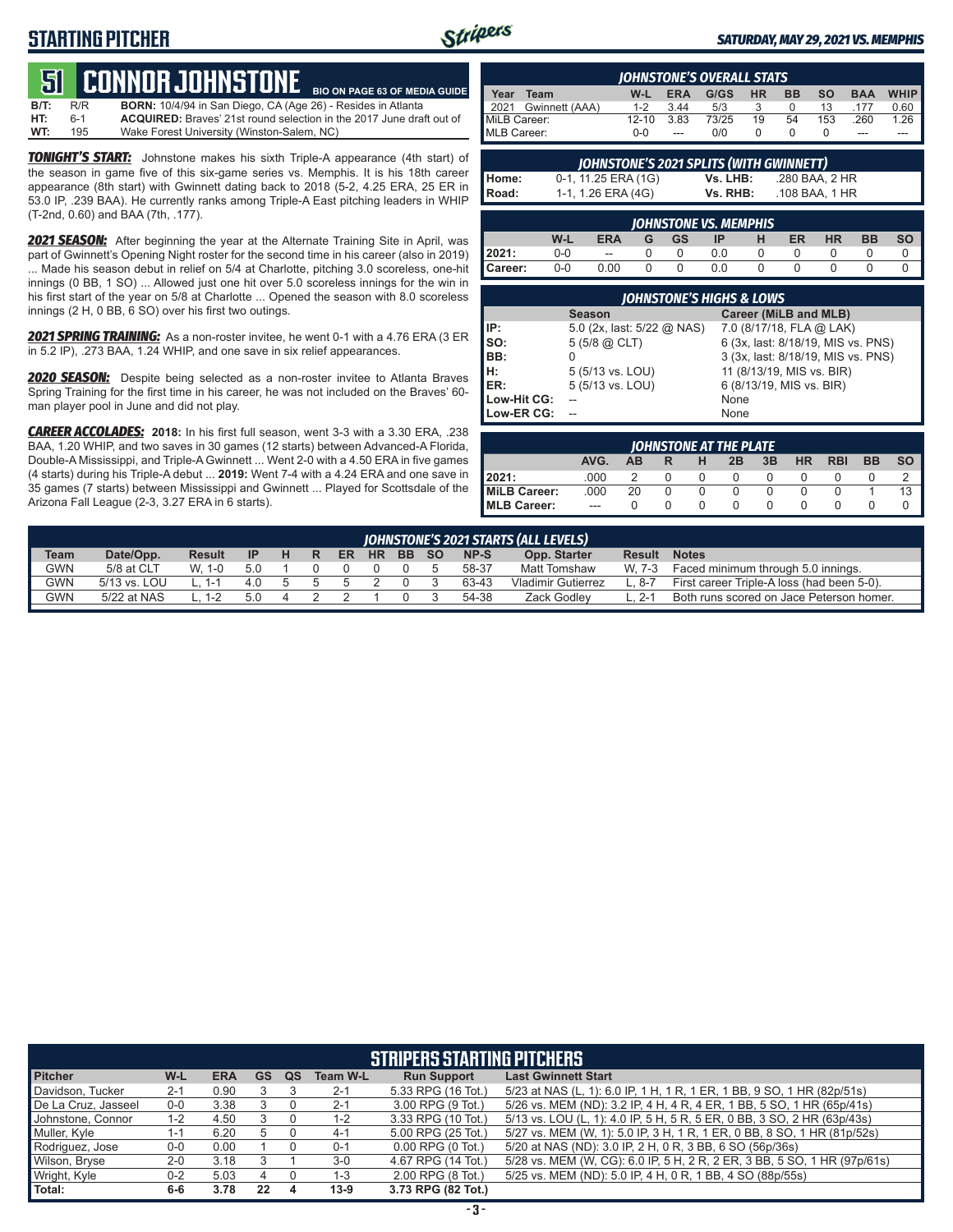# **BULLPEN**



#### *SATURDAY, MAY 29, 2021 VS. MEMPHIS*

| <b>RELIEF SUMMARY (CURRENT STRIPERS ONLY)</b> |         |            |   |    |            |        |              |                                                                  |                         |
|-----------------------------------------------|---------|------------|---|----|------------|--------|--------------|------------------------------------------------------------------|-------------------------|
| <b>Pitcher</b>                                | W-L     | <b>ERA</b> | G | GF | <b>HLD</b> | SV/OPP | <b>IR/RS</b> | <b>Last Gwinnett Relief Outing</b>                               | <b>Scoreless Streak</b> |
| Arano. Victor                                 | 0-1     | 4.50       |   |    | $\sim$     | 1/3    | 0/0          | 5/27 vs. MEM: 1.0 IP, 0 H, 0 R, 1 BB, 0 SO (13p/9s)              | 2G (2.0 IP)             |
| Biddle, Jesse (L)                             | $0 - 0$ | 0.00       |   |    |            | 0/0    | 0/0          | 5/22 at NAS: 1.0 IP, 1 H, 0 R, 0 BB, 2 SO (14p/10s)              | 1G (1.0 IP)             |
| Bradford, Chasen                              | $1 - 0$ | 0.96       | 6 |    | 2          | 0/0    | 2/2          | 5/25 vs. MEM: 2.0 IP, 1 H, 0 R, 0 BB, 2 SO (21p/16s)             | 5G (9.0 IP)             |
| Burrows, Thomas (L)                           | $1 - 0$ | 1.93       | 6 |    | $\sim$     | 0/0    | 4/0          | 5/26 vs. MEM: W, 1.0 IP, 0 H, 0 R, 0 BB, 2 SO (13p/11s)          | 1G (1.0 IP)             |
| Chavez. Jesse                                 | $1 - 0$ | 3.00       | 6 | 4  |            | 0/1    | 0/0          | 5/25 vs. MEM: W, 2.0 IP, 2 H, 1 R, 1 ER, 1 BB, 4 SO (35p/25s)    | 0G                      |
| De La Cruz. Jasseel                           | $0 - 0$ | 5.40       |   |    |            | 0/0    | 0/0          | 5/11 vs. LOU: 1.0 IP, 0 H, 0 R, 0 BB, 1 SO (9p/7s)               | 1G (1.0 IP)             |
| Greene, Shane                                 | $0 - 0$ | 0.00       |   |    | $\sim$     | 0/0    | 0/0          | 5/26 vs. MEM: 1.1 IP, 0 H, 0 R, 1 BB, 1 SO (16p/8s)              | 2G (2.1 IP)             |
| Johnstone, Connor                             | $0 - 0$ | 0.00       |   |    |            | 0/0    | 5/3          | 5/18 at NAS: 1.1 IP, 0 H, 0 R, 0 BB, 1 SO (14p/11s)              | 2G (4.1 IP)             |
| Kelley, Trevor                                | $0 - 0$ | 0.00       | 4 |    | ۰          | 0/1    | 4/1          | 5/23 at NAS: 0.1 IP, 0 H, 0 R, 0 BB, 1 SO (4p/3s)                | 4G (3.2 IP)             |
| Lee, Dylan (L)                                | $1 - 0$ | 2.08       | 5 |    |            | 0/0    | 0/0          | 5/26 vs. MEM: 1.0 IP, 0 H, 0 R, 0 BB, 1 SO (9p/7s)               | 1G (1.0 IP)             |
| Lopez, Yoan                                   | $0 - 0$ | $-1$       |   |    |            | 0/0    | 0/0          | $- - -$                                                          |                         |
| Roark, Tanner                                 | $0 - 0$ | 1.93       |   |    |            | 0/0    | 0/0          | 5/27 vs. MEM: 3.0 IP, 2 H, 1 R, 1 ER, 0 BB, 4 SO, 1 HR (40p/31s) | 0G                      |
| Webb, Jacob                                   | $0 - 0$ | 0.00       |   |    | ۰          | 0/0    | 0/0          | 5/26 vs. MEM: 1.0 IP, 1 H, 0 R, 0 BB, 2 SO (15p/11s)             | 1G (1.0 IP)             |

| <b>STRIPERS PITCHING BREAKDOWN</b>                                   |        |            |       |    |    |    |    |           |            |
|----------------------------------------------------------------------|--------|------------|-------|----|----|----|----|-----------|------------|
|                                                                      | W-L    | <b>ERA</b> |       |    | ER | HR | BB | <b>SO</b> | <b>BAA</b> |
| Starters:                                                            | $6-6$  | 3.78       | 104.2 | 47 | 44 | 16 | 34 | 116       | 235        |
| <b>Relievers:</b>                                                    | $7-3$  | 3.06       | 88.1  | 35 | 30 | 9  | 27 | 112       | 200        |
| Total:                                                               | $13-9$ | 3.45       | 193.0 | 82 | 74 | 25 | 61 | 228       |            |
| IR/Scored: 18/6 (33.3%)<br><b>Saves/Opp: 1/7 (14.3%)</b><br>Holds: 6 |        |            |       |    |    |    |    |           |            |

| <b>SCORELESS GAME STREAKS (5-PLUS GAMES)</b> |                 |                                    |  |  |  |  |  |  |  |
|----------------------------------------------|-----------------|------------------------------------|--|--|--|--|--|--|--|
| <b>Pitcher</b>                               | Length/Dates    | <b>Stats</b>                       |  |  |  |  |  |  |  |
| Bradford                                     | 5G. 5/7-Current | 1-0, 0 SV, 9.0 IP, 4 H, 1 BB, 7 SO |  |  |  |  |  |  |  |

### **VICTOR ARANO - RHP - #54**

- **• 2021 with GWN:** Locked down first save on 5/14 vs. LOU (1.0 IP, 1 H).
- **• 2021 with ATL:** Recalled on 5/8, but did not pitch ... Optioned on 5/10.
- **• Spring Training:** 0-1, 34.71 ERA, .538 BAA, 1 SV in 3G with Atlanta.
- **• 2020:** Was a member of Philadelphia's 60-man player pool, but spent the entire year at the Alternate Site in Lehigh Valley ... DFA'd by the Phillies on 1/18.
- **• 2019:** Limited to just 6G with Triple-A Lehigh Valley (2-0, 0.00 ERA in 3G) and Philadelphia (1-0, 3.86 ERA in 3G) ... Was on injured list from 4/20-end of season (right elbow inflammation).
- **• Acquired:** Claimed off waivers from Philadelphia (1/22/21) ... Originally signed by the Los Angeles Dodgers as a non-drafted free agent (4/4/13).
- **• MLB Career:** 3-2, 2.65 ERA, .224 BAA, 3 SV in 73G with Philadelphia (2017-19).

#### **JESSE BIDDLE - LHP - #48**

- **• 2021 with ATL:** Had his contract selected on 4/17, pitched in 8G with the Braves (0-0, 8.44 ERA, 10 ER in 10.2 IP) ... DFA'd on 5/17, outrighted to Gwinnett on 5/19.
- **• Spring Training:** 0-0, 3.00 ERA, .257 BAA, 2 SV in 9G with Cincinnati ... Released on 3/26 after re-signing as MiLB FA on 12/11/20.
- **• 2020:** Opened the year at Cincinnati's Alternate Training Site ... Contract selected on 8/25 (0-0, 0.00 ERA, 0 ER in 0.2 IP in 1G) ... Placed on 10-day injured list on 8/29 (left shoulder impingement) and missed the remainder of the year.
- **• Acquired:** MiLB FA (4/2/21) ... Originally Philadelphia's 1st-round pick (27th overall) in 2010 out of Germantown Friends High School (Philadelphia, PA).
- **• MLB Career:** 6-2, 5.07 ERA, .261 BAA, 1 SV in 99G with ATL (2018-19, 2021), SEA (2019), TEX (2019), CIN (2020).

#### **CHASEN BRADFORD - RHP - #28**

- **• 2021 with GWN:** Is 1-0 with a 0.00 ERA (0 R in 9.0 IP, 2 H, 1 BB, 7 SO) in last 5G. **• Spring Training:** Did not pitch in Atlanta's MLB camp.
- **• 2020:** Re-signed by Seattle to an MiLB deal on 1/15, but was not included on the Mariners' 60-man player pool ... Did not play.
- **• 2019:** Split time between Seattle (0-0, 4.86 ERA, 1 SV in 12G) and Triple-A Tacoma (0-0, 6.75 ERA, 1 SV in 5G).
- **• Acquired:** MiLB FA (3/15/21) ... Originally the New York Mets' 35th round pick in 2011 out of the University of Central Florida.
- **• MLB Career:** 7-0, 3.89 ERA, .253 BAA, 1 SV in 86G with NYM, SEA (2017-19).

#### **THOMAS BURROWS - LHP - #49**

- **• 2021 with GWN:** Earned his first win on 5/26 vs. MEM (1.0 IP, 0 H, 0 R, 2 SO).
- **• MLB.com Prospect Rankings:** #22 (Braves Top 30).
- **• Spring Training:** 0-1, 6.75 ERA, .222 BAA, 0 SV in 4G with Atlanta.
- **• 2020:** Was an NRI to Spring Training, but not included on 60-man player pool.
- **• 2019:** Went 2-4 with a 4.42 ERA, .221 BAA, and 7 saves (7-for-9) in 43G between Double-A Mississippi and Gwinnett ... Stranded 16 of 17 inherited runners with the Stripers (94.1%) ... Won Atlanta's Bill Lucas Award for community service.
- **• Acquired:** Via trade with Seattle (1/11/17) ... Originally the Mariners' 4th-round pick in 2016 out of the University of Alabama.

#### **JESSE CHAVEZ - RHP - #40**

- **• 2021 with GWN:** Earned first win despite a blown save on 5/25 vs. MEM (2.0 IP, 2 H, 1 ER, 1 BB, 4 SO in 2-1 walk-off win).
- **• Spring Training:** 0-0, 14.54 ERA, .429 BAA, 0 SV in 5G with the Los Angeles Angels ... Released on 3/25.
- **• 2020:** Logged 18G with Texas, going 0-0 with a 6.88 ERA and .303 BAA.
- **• 2019:** In 48G (9 starts) with Texas, went 3-5 with a 4.85 ERA, .267 BAA, and 1 save. **• Acquired:** MiLB FA (4/17/21) ... Originally Texas's 42nd round pick in 2002 out of Riverside Community College (Riverside, CA).
- **• MLB Career:** 41-58, 4.52 ERA, .266 BAA, 8 SV in 481G with PIT, ATL, KC, TOR, OAK, LAD, LAA, TEX, CHC (2008-20) ... Made his lone MLB Postseason appearance with the Cubs in 2018 NL Wild Card Game (1.0 IP, 1 H, 0 R, 0 SO).

## **SHANE GREENE - RHP - #19**

- **• 2021 with GWN:** Has struck out 4 over 2.1 IP (1 H, 0 R, 1 BB) in 2G.
- **• Spring Training:** Was a free agent and did not pitch for a club
- **• 2020:** In 28G with Atlanta, went 1-0 with a 2.60 ERA, .229 BAA, and 9 holds ... In 6G during the Postseason, went 0-0 with a 1.50 ERA, .261 BAA, and 2 holds.
- **• 2019:** Opened the year with Detroit (0-2, 1.18 ERA, 22 SV in 38G) and was an AL All-Star ... Traded to Atlanta in exchange for LHP Joey Wentz and OF Travis Demeritte on 7/31 ... In 27G with the Braves, went 0-1 with a 4.01 ERA and 1 SV.
- **• Acquired:** Signed to a MLB deal on 5/9/21 ... Originally the NY Yankees' 15th-round pick in 2009 out of Daytona Beach Community Colllege (FL).
- **• MLB Career:** 23-28, 4.38 ERA, .253 BAA, 66 SV in 313G with NYY, DET, ATL (2014- 20) ... In 8G with ATL during the 2019-20 Postseasons, went 0-0 with a 2.08 ERA.

### **TREVOR KELLEY - RHP - #43**

- **• 2021:** No runs allowed to his own line over 3.2 IP in 4G with Gwinnett.
- **• Spring Training:** Did not pitch in Chicago Cubs' MLB camp ... Released on 4/23.
- **• 2020:** Pitched in 4G with Philadelphia, going 0-0 with a 10.80 ERA ... Outrighted on 8/14 and spent the rest of the season at the Phillies Alternate Site.
- **• 2019:** In 52G with Triple-A Pawtucket, went 5-5 with a 1.79 ERA, .216 BAA, and 12 SV ... Was an International League Midseason and Postseason All-Star and a *Baseball America* Triple-A All-Star ... Led IL in appearances and was T-1st in saves ... Made MLB debut on 7/2 at Toronto and logged 10G with Boston (0-3, 8.64 ERA).
- **• Acquired:** MiLB FA (4/28/21) ... Originally Boston's 36th-round pick in 2015 out of the University of North Carolina at Chapel Hill.
- **• MLB Career:** 0-3, 9.26 ERA, .347 BAA, 0 SV in 14G with BOS (2019), PHI (2020).

### **DYLAN LEE - LHP - #58**

- **• 2021 with GWN:** Earned the win in his Stripers' debut on 5/4 at CLT (2.0 IP, 1 H, 1 R, 0 ER, 0 BB, 3 SO in 10-9 win in 12 innings).
- **• Spring Training:** 0-0, 0.00 ERA, 0 SV in 2G with Miami ... Released on 3/29.
- **• 2020:** Was a non-roster invite to Marlins Spring Training, but was not on Miami's 60-man player pool ... Did not play.
- **• 2019:** Logged 45G between Double-A Jacksonville (0-3, 1.91 ERA, .176 BAA, 13 SV in 32G) and Triple-A New Orleans (1-3, 4.71 ERA, .329 BAA, 0 SV in 13G).
- **• Acquired:** MiLB FA (4/15/21) ... Originally Miami's 10th-round pick in 2016 out of Cal State Fresno (Fresno, CA).

#### **YOAN LOPEZ - RHP - #55**

- **• 2021 with ARI:** Began the season on Arizona's Opening Day roster ... In 2 stints, went 0-0 with a 6.57 ERA (9 ER in 12.1 IP) and 0 SV (0-for-3) in 13G ... DFA'd on 5/20, traded to Atlanta on 5/22 and optioned to Gwinnett.
- **• Spring Training:** 1-0, 4.91 ERA, .214 BAA, 0 SV in 8G with Arizona.
- **• 2020:** In 20G with Arizona, went 0-1 with a 5.95 ERA, .269 BAA, and 2 holds.
- **• 2019:** Set MLB career highs in G (70) and holds (21), going 2-7 with a 3.41 ERA, .232 BAA, and 1 SV (1-for-4) with the D-backs.
- **• Acquired:** Via trade with Arizona in exchange for CF Deivi Estrada (5/22/21) ... Originally signed by the D-backs as a NDFA out of Cuba (1/16/15).
- **• MLB Career:** 2-8, 4.25 ERA, .252 BAA, 1 SV in 113G with Arizona (2018-21)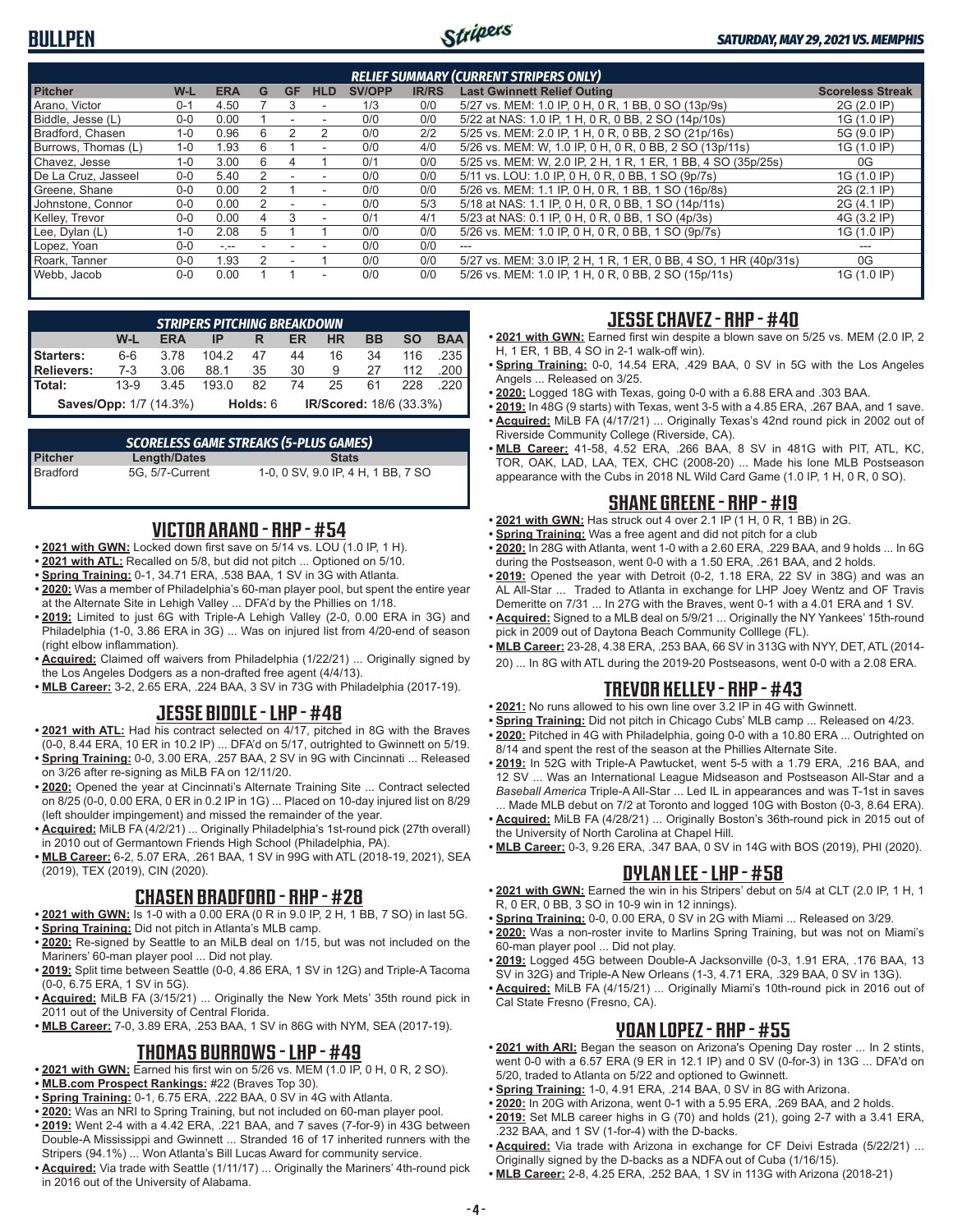#### **TANNER ROARK - RHP - #57**

- **• 2021 with GWN:** Struck out 3 over 1.0 IP in his Stripers debut on 5/23 at NAS. **• 2021 with TOR:** Was on Toronto's Opening Day roster, went 0-1 with a 6.43 ERA in 3G (1 start) ... Released by the Blue Jays on 5/3.
- 
- **• Spring Training:** 2-1, 8.44 ERA, .295 BAA in 4 starts with Toronto. **• 2020:** Made 11 starts with the Blue Jays, going 2-3 with a 6.80 ERA and .309 BAA.
- **• 2019:** Went 10-10 with a 4.35 ERA and .275 BAA in 31 starts with CIN and OAK.
- **• Acquired:** MiLB FA (5/10/21) ... Originally Texas's 25th-round pick in 2008 out of the University of Illinois at Urbana-Champaign.
- **• MLB Career:** 76-68, 3.85 ERA, .254 BAA, 1 SV in 227G (184 starts) with WSH, CIN, OAK, TOR (2013-21) ... Pitched in 2014 and 2016 Postseasons with Nationals (0-1, 3.86 ERA in 3G, 1 start).

#### **JACOB WEBB - RHP - #71**

- **• 2021 with ATL:** Recalled twice from Alternate Training Site, on 4/7 and 4/10 ... In 16G with the Braves, is 1-2 with a 5.63 ERA (10 ER in 16.0 IP) and a .338 BAA ... Optioned to Gwinnett on 5/21.
- **• Spring Training:** 1-0, 2.57 ERA, .222 BAA, 2 HLD in 7G with Atlanta ... Optioned to the Alternate Training Site in Gwinnett on 3/25.
- **• 2020:** Assigned to the Alternate Training Site on 7/19, but missed over a month with a right shoulder strain (placed on 60-day injured list on 7/20) ... Activated on 9/8 and went 0-0 with a 0.00 ERA (0 ER in 10.0 IP) and .200 BAA in 8G ... Made his MLB Postseason debut, going 0-0 with a 9.00 ERA (3 ER in 3.0 IP) in 3G.
- **• 2019:** Made his MLB debut with Atlanta, going 4-0 with a 1.39 ERA (5 ER in 32.1 IP), .205 BAA, 9 holds, and 2 saves (2-for-4) in 36G ... Also logged 10G with Gwinnett (0-1, 6.97 ERA, .225 BAA, 1 SV).
- **• Acquired:** Braves' 18th-round pick in 2014 out of Tabor College (Hillsboro, KS).
- **• MLB Career:** 5-2, 2.31 ERA, .247 BAA, 2 SV in 60G with Atlanta (2019-21).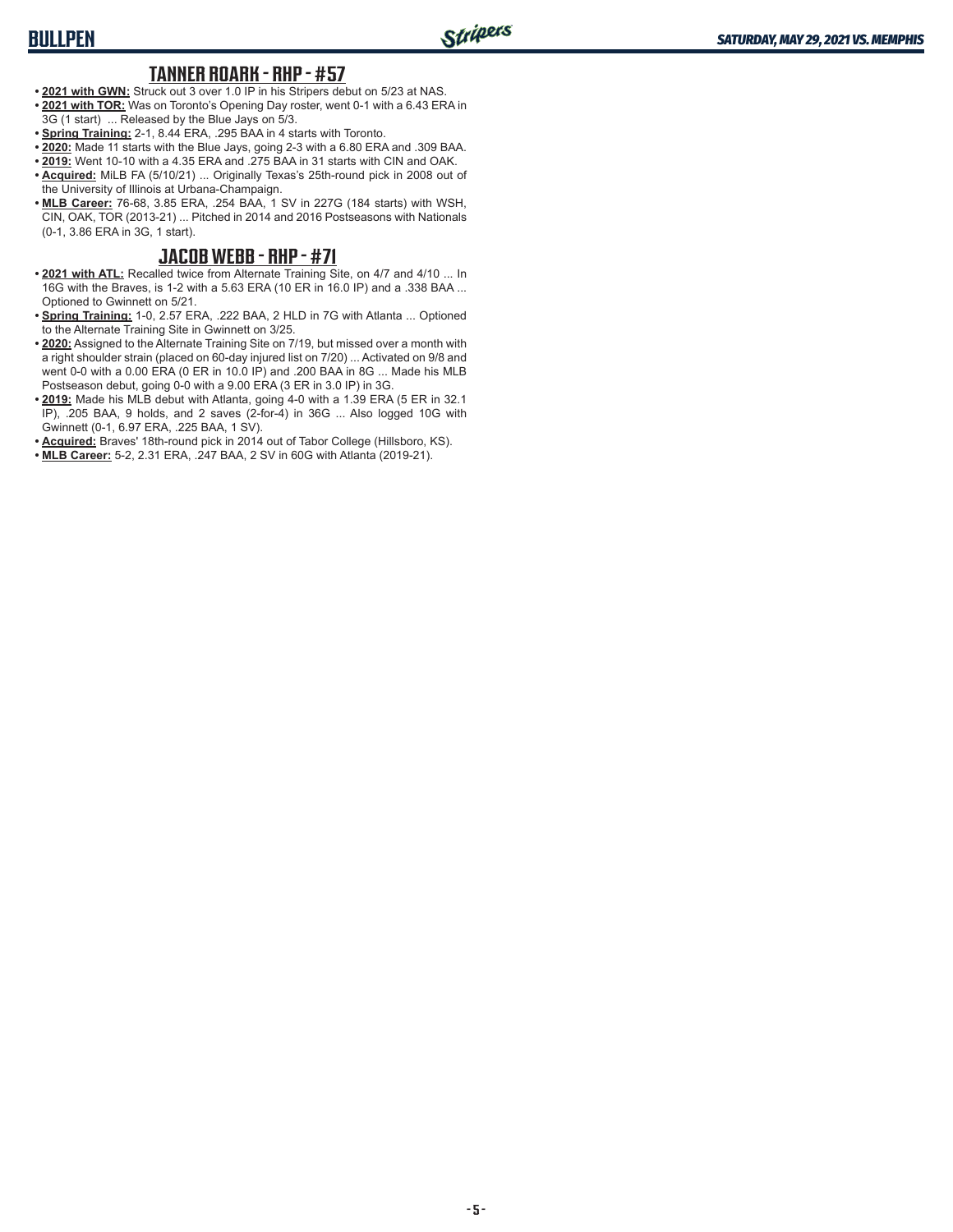#### Stripers **OFFENSE** *SATURDAY, MAY 29, 2021 VS. MEMPHIS TOTAL:* .260, 34 HR, .824 OPS *RISP:* .300, 7 HR, .865 OPS *RUNS/INNING: 1 2 3 4 5 6 7 8 9 X TOT Vs. LHP:* .268, 17 HR, .866 OPS **RISP/20:** .214, 1 HR, .604 OPS **Stripers:** 20 18 11 12 15 11 13 18 13 8 139 *Vs. RHP:* .256, 17 HR, .798 OPS *LOADED:* .286, 2 HR, .898 OPS **Opponents:** 13 7 10 14 5 3 11 9 5 5 82

|                |                          |                |    |                          |      |                          |                | <b>HOME RUNS</b>       |                                              |                          | <b>MULTI-GAMES</b>       |                          |
|----------------|--------------------------|----------------|----|--------------------------|------|--------------------------|----------------|------------------------|----------------------------------------------|--------------------------|--------------------------|--------------------------|
| <b>Player</b>  | 1 <sub>R</sub>           | 2R             | 3R | <b>GS</b>                | Tot. |                          |                | Off LH Off RH Team W-L | Last HR with Gwinnett (Regular Season)       | <b>Hit</b>               | <b>RBI</b>               | <b>HR</b>                |
| <b>Almonte</b> |                          |                |    |                          | 2    |                          |                | $2 - 0$                | 5/27/21 vs. MEM, 1R (LH Evan Kruczynski)     |                          | 5                        |                          |
| Arcia          | ⇁                        |                | ٠  | ٠                        | 8    | 4                        | 4              | $5 - 1$                | 5/25/21 vs. MEM, 1R (RH Angel Rondon)        | 9                        | 4                        |                          |
| Brugman        | $\sim$                   |                |    | $\overline{\phantom{a}}$ |      |                          |                | $0 - 0$                |                                              |                          | $\overline{\phantom{a}}$ |                          |
| Camargo        | $\overline{2}$           |                |    | $\overline{\phantom{a}}$ | 3    | 3                        |                | $1 - 1$                | 5/8/21 at CLT, 1R (LH Nik Turley), 2nd of GM | 4                        | 2                        | 4                        |
| Casteel        |                          |                | ٠  |                          |      |                          |                | $1 - 0$                | 5/16/21 vs. LOU, 2R (RH Ashton Goudeau)      | 4                        | $\overline{2}$           |                          |
| Demeritte      | 3                        | $\overline{2}$ |    |                          | 5    | 3                        | $\overline{2}$ | $4 - 1$                | 5/20/21 at NAS, 1R (LH Blaine Hardy)         | 5                        | 3                        |                          |
| Ervin          |                          |                | ۰  | ٠                        |      |                          |                | $0 - 0$                |                                              | 3                        |                          |                          |
| Goins          |                          |                |    |                          |      |                          |                | $1 - 0$                | 5/4/21 at CLT, 1R (LH Kyle Kubat)            | 5                        | 2                        |                          |
| Gore           |                          |                |    |                          |      |                          |                | $0 - 0$                |                                              |                          |                          | ۰                        |
| Heredia        | $\overline{\phantom{0}}$ | ۰              | ۰  | $\sim$                   | ۰    |                          |                | $0 - 0$                | ---                                          | $\overline{\phantom{a}}$ | ۰                        | ٠                        |
| Inciarte       |                          |                |    |                          |      |                          |                | $0 - 0$                |                                              |                          |                          |                          |
| Jackson        | $\overline{2}$           |                |    |                          | 4    | 3                        |                | $2 - 0$                | 5/28/21 vs. MEM, 2R (RH Tommy Parsons)       |                          | 2                        | $\overline{ }$           |
| Kazmar Jr.     |                          |                |    |                          | 3    |                          | 2              | $1 - 2$                | 5/26/19 vs. MEM, 3R (LH Austin Warner)       | $\overline{2}$           | 3                        |                          |
| Kipnis         |                          |                |    | ٠                        |      |                          |                | $1 - 0$                | 5/28/21 vs. MEM, 3R (RH Tommy Parsons)       | $\overline{2}$           |                          |                          |
| Lucroy         |                          |                |    | ۰                        |      |                          |                | $0 - 1$                | 5/22/21 at NAS, 1R (RH Zack Godley)          |                          |                          |                          |
| Martinez       | $\overline{a}$           |                |    | ٠                        |      |                          |                | $0 - 0$                |                                              | $\overline{2}$           |                          | $\overline{\phantom{a}}$ |
| <b>Morales</b> | $\overline{\phantom{0}}$ | ٠              |    | $\overline{\phantom{a}}$ |      | ٠                        |                | $1 - 0$                | 5/7/21 at CLT, 3R (RH Joe De Carlo)          |                          |                          | $\overline{\phantom{a}}$ |
| Pache          |                          |                | ۰  | ۰                        | ۰    | $\overline{\phantom{a}}$ |                | $0 - 0$                | 8/29/19 vs. NOR, 1R (LH Keegan Akin)         |                          |                          | -                        |
| Sanchez        |                          |                |    |                          |      |                          |                | $0 - 0$                |                                              | 2                        |                          |                          |
| Snider         |                          |                |    |                          |      |                          |                | $1 - 0$                | 5/7/21 at CLT, 1R (RH Felix Paulino)         |                          | ٠                        | -                        |
| Unroe          |                          |                | ٠  | $\overline{\phantom{a}}$ |      |                          |                | $0 - 0$                | 7/19/19 vs. ROC, 1R (RH Drew Hutchison)      |                          |                          |                          |
| <b>Waters</b>  | 2                        |                | 0  | 0                        | 3    | 2                        |                | $0 - 2$                | 5/19/21 at NAS, 1R/Leadoff (LH Wade LeBlanc) | 4                        | 2                        | -1                       |
| Total:         | 21                       |                | 4  | $\overline{2}$           | 34   |                          |                |                        |                                              |                          |                          |                          |

|                        |                                                           | <b>HOME RUN VARIANTS</b>               |                                        |                |                | <b>PINCH HITTERS</b> |                               |              |                              |             |
|------------------------|-----------------------------------------------------------|----------------------------------------|----------------------------------------|----------------|----------------|----------------------|-------------------------------|--------------|------------------------------|-------------|
|                        | Back-to-Back Homers (1x):                                 |                                        | Player                                 | AVG.           | <b>AB</b>      | н                    | 2B                            | 3B           | <b>HR</b>                    | <b>RBI</b>  |
|                        | Almonte (GS) / Snider, 5/7 at CLT (1st Inning)            |                                        | Almonte                                | 1.000          |                |                      | 0                             | 0            | 0                            |             |
|                        |                                                           |                                        | Casteel                                | .000           | 6              |                      | 0                             | 0            | 0                            | $\mathbf 0$ |
|                        | Back-to-Back-to-Back Homers (1x):                         |                                        | Demeritte                              | .667           |                |                      |                               | 0            |                              |             |
|                        | Arcia (2R) / Camargo / Demeritte, 5/8 at CLT (6th Inning) | Ervin                                  | .500                                   |                |                | N                    | 0                             | $\Omega$     |                              |             |
|                        |                                                           |                                        | Gore                                   | .500           |                |                      | $\Omega$                      | 0            | $\Omega$                     | 0           |
| Pinch Hit Homers (1x): |                                                           |                                        | Kazmar Jr.                             | .000           |                |                      | 0                             | 0            | 0                            | 0           |
|                        | Demeritte, 5/12 vs. LOU (7th Inning)                      | Lucrov                                 | .000                                   |                |                | 0                    | 0                             | 0            | 0                            |             |
|                        | Leadoff (Game) Homers (1x):                               |                                        | <b>Morales</b>                         | .000           |                |                      | $\Omega$                      | 0            | 0                            | 0           |
| Waters, 5/19 at NAS    |                                                           |                                        | Sanchez                                | .000           |                |                      | 0                             | 0            | $\Omega$                     | $\mathbf 0$ |
|                        |                                                           |                                        | Snider                                 | .000           | 6              |                      | 0                             | 0            | 0                            | $\mathbf 0$ |
| Walk-Off Homers (1x):  |                                                           |                                        | Unroe                                  | .000           |                |                      |                               | 0            | 0                            | 0           |
|                        | Arcia (Solo), 5/16 vs. LOU (9th Inning)                   |                                        | Totals:                                | .161           | 31             | 5                    |                               | $\mathbf{0}$ |                              | 4           |
|                        |                                                           | <b>HITTING STREAKS (10-PLUS GAMES)</b> | <b>ON-BASE STREAKS (10-PLUS GAMES)</b> |                |                |                      |                               |              |                              |             |
| <b>Player</b>          | <b>Length/Dates</b>                                       | <b>Stats</b>                           | Player                                 |                | Length/Dates   |                      |                               | <b>Stats</b> |                              |             |
| Arcia                  | 13G (5/4-5/18)                                            | .393 (22-56), 4 2B, 7 HR, 17 R, 12 RBI | Arcia                                  |                | 13G (5/4-5/18) |                      |                               |              | .393 (22-56), 8 BB, .462 OBP |             |
|                        |                                                           |                                        | Camargo                                | 10G (5/4-5/23) |                |                      | .333 (12-36), 12 BB, .500 OBP |              |                              |             |

| <b>BATTER'S BOX (CURRENT STRIPERS ONLY)</b> |                                     |                         |                          |                                   |  |  |  |  |  |
|---------------------------------------------|-------------------------------------|-------------------------|--------------------------|-----------------------------------|--|--|--|--|--|
| <b>Player</b>                               | <b>Season with GWN</b>              | 5/28 vs. MEM            | <b>Active Hit Streak</b> | <b>Homestand</b>                  |  |  |  |  |  |
| Almonte, Abraham                            | .393. 2 HR. 17 RBI. 3 SB. 1.112 OPS | <b>DNP</b>              | 3G (Since 5/25)          | .538 (7-13), 2B, HR, 2 R, 3 RBI   |  |  |  |  |  |
| Arcia, Orlando                              | .344, 8 HR, 16 RBI, 3 SB, 1.090 OPS | 3-4, 2 2B, 2 R, 2 RBI   | 4G (Since 5/25)          | .389 (7-18), 2 2B, HR, 7 R, 4 RBI |  |  |  |  |  |
| Casteel, Ryan                               | .345. 1 HR. 7 RBI. 0 SB. .993 OPS   | PH. 0-1                 | -4G                      | $.000(0-3)$                       |  |  |  |  |  |
| Demeritte, Travis                           | .296, 5 HR, 13 RBI, 1 SB, 1.137 OPS | $0 - 3$                 | $-1G$                    | .250 (2-8), 2 2B, 3 R, 2 RBI      |  |  |  |  |  |
| Ervin, Phillip                              | .233, 0 HR, 4 RBI, 5 SB, .710 OPS   | <b>DNP</b>              | 1G (Since 5/27)          | .400 (2-5), 2B, 2R, 3 SB          |  |  |  |  |  |
| Goins, Ryan                                 | .226, 1 HR, 8 RBI, 0 SB, .649 OPS   | <b>DNP</b>              | 1G (Since 5/27)          | $.125(1-8)$ , R                   |  |  |  |  |  |
| Jackson, Alex                               | .333. 4 HR. 9 RBI. 0 SB. 1.578 OPS  | 1-3, HR, R, 2 RBI, BB   | 2G (Since 5/27)          | .500 (5-10), 4 HR, 4 R, 9 RBI     |  |  |  |  |  |
| Kazmar Jr., Sean                            | .244. 3 HR. 11 RBI. 0 SB. .786 OPS  | $0 - 3$                 | -1G                      | .250 (2-8), HR, R, 4 RBI          |  |  |  |  |  |
| Kipnis, Jason                               | .400, 1 HR, 3 RBI, 0 SB, 1.238 OPS  | 2-3, HR, 2 R, 3 RBI, BB | 1G (Since 5/28)          | .400 (4-10), HR, 4 R, 3 RBI       |  |  |  |  |  |
| Lucroy, Jonathan                            | .200, 1 HR, 7 RBI, 0 SB, .636 OPS   | $1-4,$ RBI              | 2G (Since 5/26)          | .375 (3-8), 2B, R, 5 RBI          |  |  |  |  |  |
| Morales, Jonathan                           | .125, 1 HR, 5 RBI, 0 SB, .375 OPS   | <b>DNP</b>              | $-2G$                    | ---                               |  |  |  |  |  |
| Pache, Cristian                             |                                     | <b>DNP</b>              |                          | ---                               |  |  |  |  |  |
| Sanchez, Yolmer                             | .172, 0 HR, 6 RBI, 0 SB, .480 OPS   | <b>DNP</b>              | 2G (Since 5/26)          | .333 (2-6), R, 2 RBI              |  |  |  |  |  |
| Snider, Travis                              | .167, 1 HR, 2 RBI, 0 SB, .762 OPS   | $1-2$ , BB              | 1G (Since 5/28)          | $.250(1-4)$                       |  |  |  |  |  |
| Waters, Drew                                | .254, 3 HR, 7 RBI, 5 SB, .790 OPS   | 1-3, 2 R, BB            | 2G (Since 5/26)          | $.182(2-11), 3R$                  |  |  |  |  |  |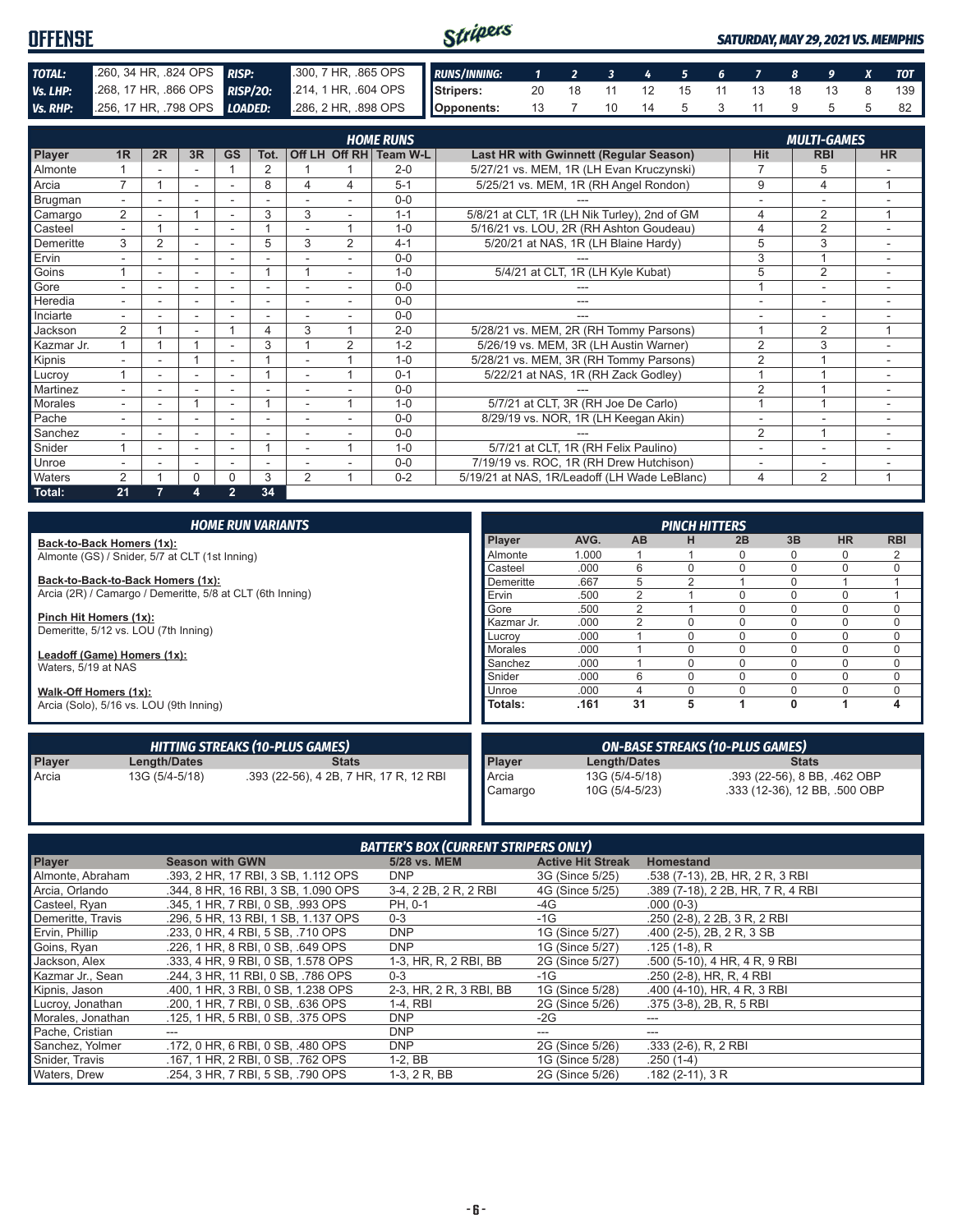## **ABRAHAM ALMONTE - OF - #7**

- **• Leaderboard:** Entering 5/29, leads Triple-A in OBP (.541) and BB (T-1st, 18) ... Also ranks among Triple-A East top 10 in AVG (4th, .393), OPS (4th, 1.112), and RBI (10th, 17).
- **• 2021 with GWN:** Entering play, has 3-straight multi-hit games since 5/25 (.538, 7-for-13, 1 2B, 1 HR, 2 R, 4 RBI) ... Plated go-ahead RBI with a 12th-inning double on 5/4 at CLT, scored eventual decisive run on an error (won 10-9) ... Set a new single-game career high with 6 RBI on 5/7 at CLT (3-for-5, grand slam, 4 R).
- **• Spring Training:** .156, 3 2B, 1 3B, 3 R, 1 RBI, 1 SB, .595 OPS in 17G with Atlanta. **• 2020:** Played 7G with San Diego, batting .091 (1-for-11, 1 SB).
- **• Acquired:** MLB FA (10/30/20) ... Outrighted to the Braves Alternate Site on 3/26 ... Originally signed by the New York Yankees as a NDFA (7/2/05).
- **• MLB Career:** .237, 58 2B, 13 3B, 18 HR, 97 RBI, 25 SB in 376G with SEA, SD, CLE, KC, and ARI (2013-20).

## **ORLANDO ARCIA - SS - #13**

- **• Leaderboard:** Entering 5/29, leads all of Triple-A in R (24) and XBH (T-1st, 14) .... Also ranks among Triple-A East top 10 in HR (1st, 8), TB (2nd, 61), H (3rd, 31), SLG (4th, .678), OPS (6th, 1.090), 2B (T-6th, 6), and AVG (9th, .344).
- **• 2021 with GWN:** Hit safely in each of his first 13G from 5/4-5/18 (.393, 7 HR, 17 R, 12 RBI, 2 SB, 1.301 OPS) ... On 5/9 at CLT, tied GWN's single-game homer record with 3 solo blasts (3-for-4, 4 R, 4 RBI) ... Launched game-winning solo HR (#6) in the 8th on 5/14 vs. LOU ... Blasted walk-off solo HR (#7) in the 9th on 5/16 vs. LOU.
- **• 2021 with MIL:** Was on Milwaukee's Opening Day roster and batted .091 (1-for-11, 1 RBI) in 4G before being traded to Atlanta on 4/6 (sent to Alternate Training Site).
- **• Spring Training:** .191, 4 2B, 4 R, 6 RBI, .517 OPS in 19G with Milwaukee. **• 2020:** Spent 59 games with the Brewers, batting .260 (10 2B, 1 3B, 5 HR, 22 R, 20
- RBI, 2 SB) ... Played in 2 Postseason games (.143, 1-for-7, 1 HR, 2 RBI). **• Acquired:** Via trade with Milwaukee in exchange for RHP Chad Sobotka and RHP
- Patrick Weigel (4/6/21) ... Originally signed by Milwaukee as a NDFA (10/22/10). **• MLB Career:** .244, 69 2B, 7 3B, 42 HR, 180 RBI, 39 SB in 542G with Milwaukee
- (2016-21) ... Played in the Postseason from 2018-20 (.295, 4 HR, 6 RBI in 13G).

#### **RYAN CASTEEL - 1B/C - #9**

- **• 2021 with GWN:** Had 6 RBI in a 3G span from 5/15-18, including 5/15 vs. LOU (1 for-2, GW 3-run double, 3 RBI) and 5/16 vs. LOU (1-for-3, HR, 2 RBI).
- **• Spring Training:** Did not play in Atlanta's MLB camp.
- **• 2020:** Was not on the Braves' 60-man player pool ... Did not play.
- **• 2019:** Played 118G with Double-A Mississippi, batting .263 (21 2B, 2 3B, 21 HR, 73 RBI, .811 OPS) ... Ranked 2nd in the Southern League in homers and RBI, 3rd in slugging (.477) ... Was his 2nd career 20-homer season (hit 22 in 2013).
- **• Acquired:** MiLB FA (3/14/21) ... Originally Colorado's 17th-round pick in 2010 out of Cleveland State Community College (Cleveland, TN).

### **TRAVIS DEMERITTE - OF - #12**

- **• Leaderboard:** Entering 5/29, ranks among Triple-A East top 10 in SLG (2nd, .704), OPS (2nd, 1.137), 2B (T-2nd, 7), XBH (T-4th, 12), and BB (T-9th, 13).
- **• 2021 with GWN:** On 5/4 at CLT, tallied 5 RBI (3-for-6, HR) to set a club Opening Night record ... Homered in 3 straight games (#2-4) from 5/8-5/12, batting .400 (4 for-10, 4 RBI).
- **• Gwinnett Career:** In 114G since 2019, batting .290 (35 2B, 2 3B, 25 HR, 81 R, 86 RBI, 5 SB, .978 OPS) with the Stripers.
- **• Spring Training:** .133, 0 HR, 3 RBI, 1 SB, .467 OPS in 14G with Atlanta ... Outrighted to Gwinnett on 2/21 and signed to a MiLB contract.
- **• 2020:** Hit .172 with 1 2B, 4 RBI in 18G with Detroit ... DFA'd on 2/5/21.
- **• 2019:** Made his Triple-A debut with Gwinnett and was an IL All-Star (.286, 20 HR, 73 RBI, .944 OPS in 96G) ... Has 1 of the 9 20-HR seasons in GWN history ... Traded to Detroit on 7/31, made his MLB debut (.225, 3 HR, 10 RBI in 48G).
- **• Acquired:** Off Waivers from Detroit (2/12/21) ... Originally Texas' 1st-round pick (30th overall) in 2013 out of Winder-Barrow High School (Winder, GA).
- **• MLB Career:** .217, 8 2B, 2 3B, 3 HR, 14 RBI, 3 SB with Detroit (2019-20).

## **PHILLIP ERVIN - OF - #18**

- **• Leaderboard:** Entering 5/29, ranks among Triple-A East top 10 in BB (T-3rd, 15) and SB (T-9th, 5).
- **• Spring Training:** .276, 0 HR, 2 RBI, 1 SB, .647 OPS in 18G with Atlanta ... DFA'd on 3/28, outrighted to the Alternate Training Site on 4/3.
- **• 2020:** Between Cincinnati and Seattle, hit .149 with 3 2B, 4 RBI, 1 SB in 37G ... DFA'd by the Reds (8/28), Mariners (12/16), and Chicago Cubs (2/20/21).
- **• Acquired:** Off waivers from the Chicago Cubs (2/22/21) ... Originally Cincinnati's 1st-round pick (27th overall) in 2013 out of Samford University (Homewood, AL).
- **• MLB Career:** .247, 26 2B, 8 3B, 17 HR, 68 RBI, 15 SB in 237G with CIN, SEA (2017-20) ... Talled 7 of his 8 career triples in 2019 (ranked 7th in NL).

## **RYAN GOINS - INF - #8**

- **• 2021 with GWN:** Hit Gwinnett's first homer of the season on 5/4 at CLT (opposite field, solo) ... Set season highs for hits (3-for-4) and RBI (3) on 5/12 vs. LOU.
- **• Spring Training:** .391, 2 2B, 0 HR, 5 RBI, 0 SB, .960 OPS in 16G with Atlanta.
- **• 2020:** Played in 14G with the Chicago White Sox, batting .000 (0-for-9, 4 R) ... Spent most of the year at the Alternate Training Site in Schaumburg, IL.
- **• Acquired:** MiLB FA (2/25/21) ... Originally Toronto's 4th-round pick in 2009 out of Dallas Baptist University (Dallas, TX).
- **• MLB Career:** .228, 71 2B, 12 3B, 22 HR, 158 RBI in 555G with TOR, KC, CWS (2013-20) ... Played for TOR in 2015, 2016 Postseason (.146, 1 HR, 5 RBI in 14G).

### **ALEX JACKSON - C - #56**

- **• MLB Rehab:** Assigned to Gwinnett for rehab by Atlanta on 5/21 ... On the Braves' 10-day injured list since 5/2 (strained left hamstring).
- **• 2021 with GWN:** In last 2G, batting .714 (5-for-7, 4 HR, 9 RBI, 3.206 OPS) ... On 5/27 vs. MEM, set career highs in HR (3) and RBI (7) in 4-for-4 effort ... Is one of 4 Gwinnett players with 3-HR game all-time (2nd this season, joining Orlando Arcia).
- **• Gwinnett Career:** Has 35 HR in 125G since 2018 (.226, 91 RBI, .840 OPS) ... Hit a career-high 28 HR over just 85G with the Stripers in 2019.
- **• 2021 with Atlanta:** Made the Braves' Opening Day roster for the first time in his career ... Hit .043 (1-for-23, 2 R) in 10G prior to the injury.
- **• Spring Training:** .194, 2 2B, 2 HR, 8 RBI, .716 OPS in 14G with Atlanta.
- **• 2020:** Spent most of the year at the Alternate Training Site in Gwinnett ... In 5G with Atlanta, batted .286 (2-for-7, 1 2B).
- **• Acquired:** Via trade with Seattle in exchange for RHP Max Povse and RHP Rob Whalen (11/28/16) ... Originally the Mariners' 1st-round pick (6th overall) in 2014 out of Rancho Bernardo High School (San Diego, CA).
- **• MLB Career:** .070, 1 2B, 2 R, 0 RBI in 19G with Atlanta (2019-21).

# **SEAN KAZMAR JR. - INF - #4**

- **• 2021 with GWN:** On 5/25 vs. MEM, lined a walk-off single in the 9th for a 2-1 win ... Hit his 40th career homer with Gwinnett on 5/26 vs. MEM (1-for-3, 3 RBI).
- **• Gwinnett Career:** Batting .268 (630-for-2351, 128 2B, 12 3B, 40 HR, 287 R, 281 RBI, 23 SB) in 680 games over 8 seasons ... Leads Gwinnett in career G, AB, H, TB (902), 2B, R, RBI ... Ranks 2nd in career 3B (12) ... Ranks 4th in career HR (40).
- **• 600 Club:** His 630 hits are 4th-most in Richmond/Gwinnett history (Larry Whisenton leads with 657 hits) ... Is one of 5 players in RICH/GWN history with 600 hits.
- **• 2021 with ATL:** Contract selected on 4/17, has spent 2 stints with Atlanta (4/17- 4/23, 5/4-5/7), going 0-for-2 ... Pinch hit on 4/17 at the Chicago Cubs, marking his first MLB appearance in 4,589 days since 9/23/08 with San Diego ... The last player with a bigger gap between MLB appearances was Ralph Winegarner (13 years, 14 days between 6/23/36 with CLE and 7/7/49 with STL).
- **• Spring Training:** .409, 3 HR, 9 RBI, 0 SB, 1.415 OPS in 25G with Atlanta.
- **• 2020:** Was an NRI to Braves Spring Training, but not on 60-man player pool.
- **• Acquired:** MiLB FA (12/7/20) ... Originally San Diego's 5th-round pick in 2004 out of the College of Southern Nevada.
- **• MLB Career:** .195, 1 2B, 0 3B, 0 HR, 2 RBI in 22G with San Diego (2008) and Atlanta (2021).

# **JASON KIPNIS - INF - #22**

- **• 2021 with GWN:** Went 2-for-4 in his Stripers debut on 5/25 vs. MEM ... Belted a decisive 3-run HR (#1) on 5/28 vs. MEM (2-for-3, 3 RBI).
- **• Spring Training:** .241, 1 2B, 1 HR, 2 R, 3 RBI in 12G with Atlanta ... Released on 3/27, re-signed to MiLB deal on 3/29.
- **• 2020:** In his lone season with the Chicago Cubs, hit .237 (8 2B, 1 3B, 3 HR, 16 RBI, 1 SB) in 44G ... Played in 2G during the Postseason (0-for-3, 1 BB, 1 SO) ... Elected Free Agency on 10/28.
- **• Acquired:** MiLB FA (3/29/21) ... Originally Cleveland's 2nd-round pick in 2009 out of Arizona State University (Tempe, AZ).
- **• MLB Career:** .260, 260 2B, 24 3B, 126 HR, 545 RBI, 136 SB in 1,165G with CLE, CHC (2011-20) ... Was 2-time AL All-Star with the Indians (2013, 2015) ... Hit .192 (3 2B, 1 3B, 4 HR, 9 RBI) in 26G during the Postseason with CLE (2013, 2016-18) and CHC (2020).

# **JONATHAN LUCROY - C - #62**

- **• 2021 with GWN:** On 5/26 vs. MEM, went 2-for-4 with a 3-run double and 4 RBI. **• 2021 with WSH:** Signed by Washington on 4/6, played 5G (.357, 5-for-14, 1 2B, 2
- RBI) ... DFA'd on 4/12, outrighted and elected free agency on 4/14.
- **• Spring Training:** .333, 1 2B, 1 R, .867 OPS in 14G with Chicago White Sox ... Released on 3/30 (had signed a MiLB deal on 2/11).
- **• 2020:** Signed by Boston to a MiLB deal on 2/19 ... Contract selected on 7/17 and played in 1G (7/24 vs. BAL, no AB) ... DFA'd on 7/29, released on 9/15 ... Signed with Philadelphia on 9/15 and joined Alternate Site (no MLB call-up).
- **• Acquired:** MiLB FA (5/17/21) ... Originally Milwaukee's 3rd-round pick in 2007 out of the University of Louisiana-Lafayette.
- **• MLB Career:** .274, 217 2B, 24 3B, 108 HR, 547 RBI, 30 SB in 1,208G with MIL, TEX, COL, OAK, LAA, CHC, BOS, WSH (2010-21) ... 2-time NL All-Star (2014, 2016 with MIL) ... Played in Postseason for MIL (2011), TEX (2016), COL (2017), OAK (2018), batting .235 with 1 HR, 6 RBI in 15G.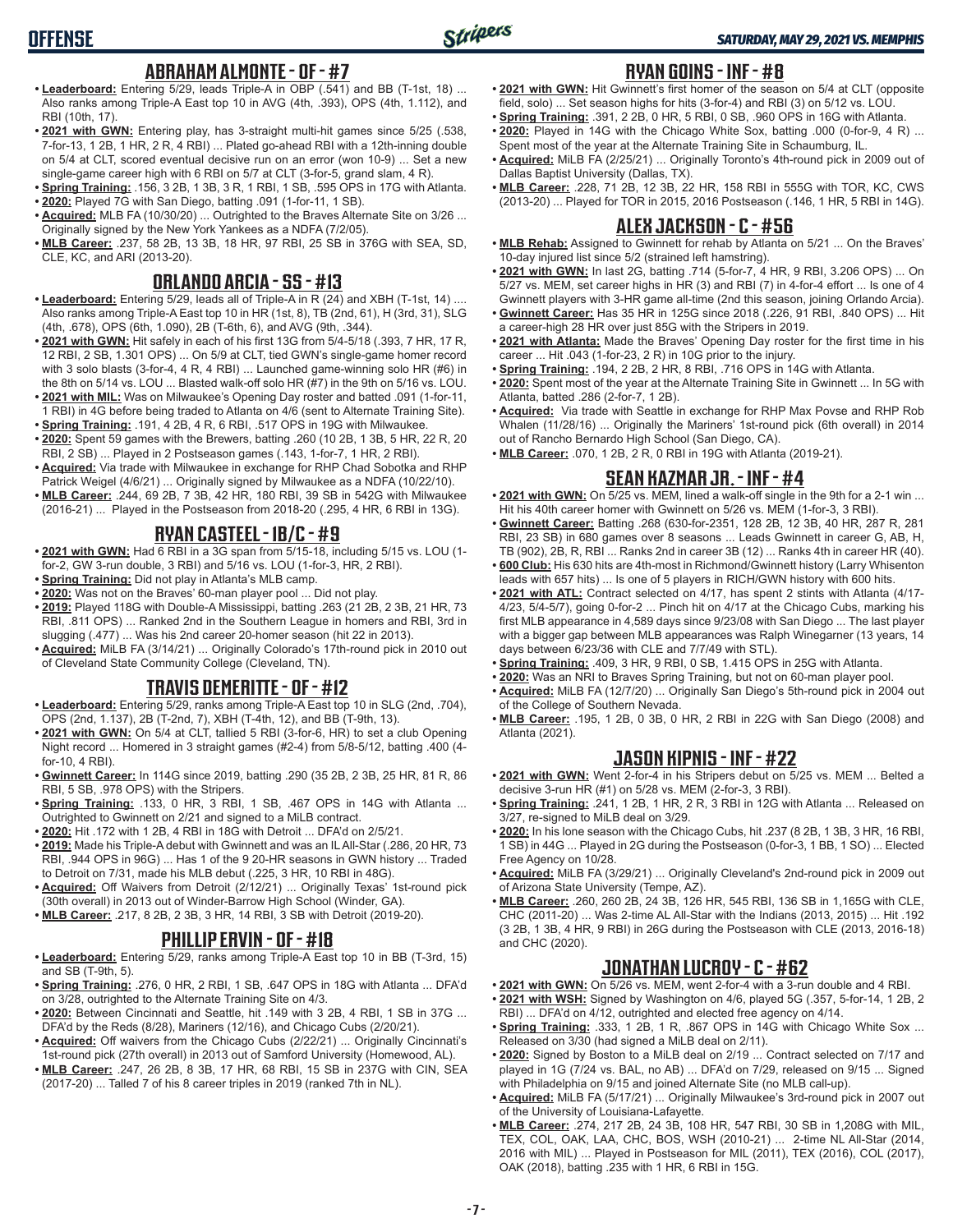#### **JONATHAN MORALES - C - #20**

- **• 2021 with GWN:** Tied his single-game career high with 5 RBI on 5/7 at CLT, going 2-for-6 with a 3-run HR (1) in the 9th.
- **• Spring Training:** .250, 0 HR, 1 RBI, 0 SB, 1.200 OPS in 12G with Atlanta.
- **• 2020:** Spent entire year at Braves Alternate Site in Gwinnett (no MLB debut) ... Played for Caguas of the Puerto Rican Winter League (.394, 3 HR, 9 RBI in 13G), earning PWL Postseason All-Star honors.
- **• 2019:** Hit .240 (13 2B, 2 HR, 27 R, 25 RBI) in 80G between Double-A Mississippi and Gwinnett ... Logged 1 game during the IL Playoffs (0-for-1, BB).

**• Acquired:** Braves' 25th-round pick in 2015 out of Miami-Dade Community College.

#### **CRISTIAN PACHE - OF - #15**

- **• MLB Rehab:** Assigned to rehab with Gwinnett on 5/29 ... On Atlanta's 10-day IL since 5/14 (right hamstring inflammation).
- **• 2021 with ATL:** On Atlanta's Opening Day roster for the first time ... Hit .111 (3 2B, 1 HR, 6 R, 4 RBI) in 22G ... Placed on IL twice, on 4/14 and 5/14 ... Was at the Alternate Training Site from 4/24-4/30.
- **• MLB.com Prospect Ranks:** #1 (Braves Top 30), #11 (Top 100).
- **• Spring Training:** .184, 2 2B, 1 3B, 4 R, 3 RBI, 2 SB in 17G with Atlanta.
- **• 2020:** Spent most of the year at the Braves Alternate Training Site ... Made his MLB debut on 8/21 vs. Philadelphia (1-for-4) ... Played just 2G during regular season (.250) ... Also made MLB Postseason debut (.182, 1 2B, 1 HR, 4 R, 4 RBI in 12G).
- **• 2019:** Between Mississippi (104G) and Gwinnett (26G), hit .277 (36 2B, 9 3B, 12 HR, 63 R, 61 RBI, 8 SB, .802 OPS) in 130G ... Named a Southern League Postseason All-Star and MLB All-Star Futures Game participant.
- **• Acquired:** NDFA (7/4/15) out of Santo Domingo Centro, D.R.
- **• MLB Career:** .119, 3 2B, 0 3B, 1 HR, 4 RBI, 0 SB in 24G with Atlanta (2020-21).

#### **YOLMER SANCHEZ - INF - #2**

- **• 2021 with GWN:** On 5/7 at CLT, went 3-for-5 with 3 runs, 3 RBI and Gwinnett's first triple of the year.
- **• Spring Training:** .190, 0 XBH, 2 RBI, 1 SB, .451 OPS in 15G with Baltimore ... DFA'd on 3/27, released on 3/30.
- **• 2020:** Played 11G with the Chicago White Sox, batting .313 (3 2B, 1 HR, 1 RBI, 1.164 OPS) ... Made his MLB Postseason debut in the ALWCS (1G, no at-bat).
- **• Acquired:** MiLB FA (3/31/21) ... Originally a NDFA with Chi. White Sox (5/29/09).
- **• MLB Career:** .245, 113 2B, 24 3B, 32 HR, 215 RBI, 30 SB in 657G with the Chicago White Sox (2014-20) ... Won an AL Gold Glove in 2019 (.987 FPCT at 2B).

#### **TRAVIS SNIDER - INF/OF - #26**

- **• 2021 with GWN:** Drew 8 walks in his first 3G from 5/5-5/9.
- **• Spring Training:** Did not play in Atlanta's MLB camp.
- **• 2020:** Signed by Miami on 7/24 and reported to the Marlins' Alternate Training Site in Jupiter, FL, but was released on 8/27 and did not reach the Majors.
- **• 2019:** Played for Triple-A Reno in Arizona's system (.294, 22 2B, 4 3B, 11 HR, 41 RBI, 3 SB, .899 OPS in 93G).
- **• Acquired:** MiLB FA (2/26/21) ... Originally Toronto's 1st-round pick (14th overall) in 2006 out of Henry M. Jackson High School (Mill Creek, WA).
- **• MLB Career:** .244, 100 2B, 7 3B, 54 HR, 212 RBI, 22 SB in 630G with TOR, PIT (2008-15) ... Played for PIT in the Postseason from 2013-15 (.250, 1-for-4 in 3G).

### **DREW WATERS - OF - #11**

- **• Leaderboard:** Entering 5/29, ranks among Triple-A East top 10 in SB (T-9th, 5).
- **• 2021 with GWN:** On 5/18 at NAS, recorded the first multi-homer game of his career (3-for-5, 2 HR, 3 R, 3 RBI) and became the first Gwinnett player to homer from both sides of the plate since Mel Rojas Jr. (7/7/16 at CLT) ... On 5/19 at NAS, fell a triple shy of the cycle in his first 4-hit game at Triple-A (4-for-5, 2B, HR, 2 R, 2 RBI, 2 SB).
- **• MLB.com Prospect Ranks:** #2 (Braves Top 30), #28 (Top 100 Prospects).
- **• Spring Training:** .500, 1 2B, 0 HR, 2 RBI, 1 SB in 4G with Atlanta.
- **• 2020:** Spent entire year at Braves Alternate Site in Gwinnett (no MLB debut).
- **• 2019:** Hit .309 (40 2B, 9 3B, 7 HR, 80 R, 52 RBI, 16 SB) in 134G with Double-A Mississippi and Gwinnett ... Won Southern League Batting Title (.319, best in MIS history) and Most Valuable Player (1st in MIS history) ... Ranked among MiLB top 5 in doubles (T-3rd, 40) and hits (5th, 163).
- **• Acquired:** Braves' 2nd-round pick in 2017 out of Etowah High School (Woodstock, GA) ... Named Gatorade Georgia Baseball Player of the Year in 2017.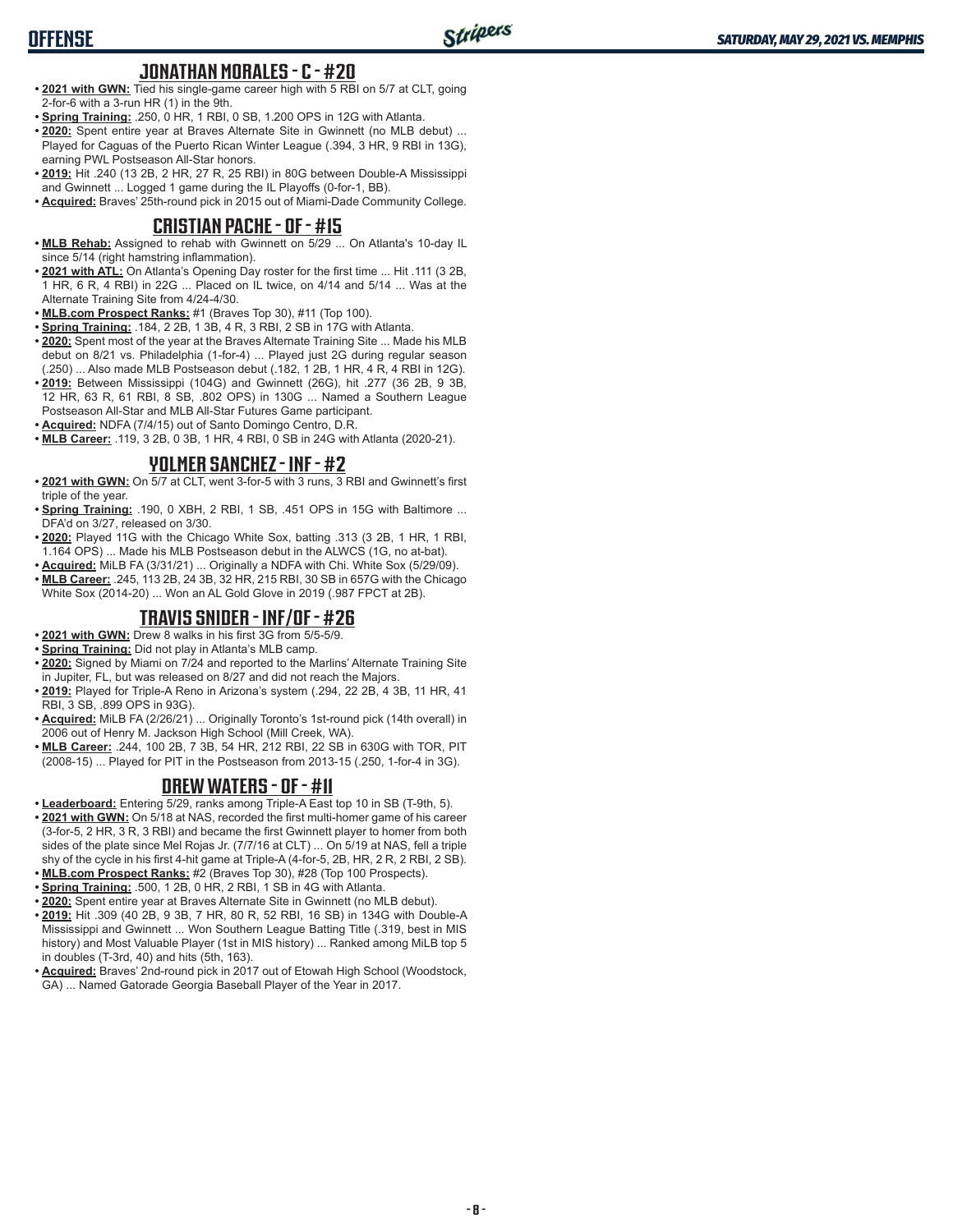# **SEASON SUMMARY**



# **TEAM HIGHS & LOWS**

| <b>OFFENSE:</b>  |                                                                      |
|------------------|----------------------------------------------------------------------|
|                  |                                                                      |
|                  |                                                                      |
|                  |                                                                      |
|                  |                                                                      |
|                  |                                                                      |
|                  |                                                                      |
|                  |                                                                      |
|                  |                                                                      |
|                  |                                                                      |
|                  |                                                                      |
|                  |                                                                      |
|                  |                                                                      |
|                  |                                                                      |
|                  |                                                                      |
|                  |                                                                      |
|                  |                                                                      |
|                  |                                                                      |
| <b>PITCHING:</b> |                                                                      |
|                  |                                                                      |
|                  |                                                                      |
|                  | Most Runs Allowed, Inning4 (2x, last: 7th Inning, 5/18 at Nashville) |
|                  |                                                                      |
|                  |                                                                      |
|                  |                                                                      |
|                  |                                                                      |
|                  |                                                                      |
|                  |                                                                      |
|                  |                                                                      |
|                  |                                                                      |
| <b>DEFENSE:</b>  |                                                                      |
|                  |                                                                      |
|                  | Most Triple Playe Turned Came                                        |

| Most Stolen Bases Allowed, Game  2 (2x, last: 5/21 at Nashville) |  |
|------------------------------------------------------------------|--|
|                                                                  |  |

# **TEAM MISCELLANEOUS**

## **INDIVIDUAL HIGHS & LOWS**

| <b>HITTING (GAME):</b> |  |
|------------------------|--|
|                        |  |
|                        |  |
|                        |  |
|                        |  |
|                        |  |
|                        |  |
|                        |  |
|                        |  |
|                        |  |
|                        |  |
|                        |  |
|                        |  |
|                        |  |
|                        |  |

#### **PITCHING (GAME):**

| Low-Run 9.0 IP CG …………………………………………………………………………………None |
|-------------------------------------------------------|
|                                                       |

#### **DEFENSE (GAME):**

# **STREAKS**

| OFFENSIVE (LONGEST IN 2021 ONLY): |  |  |  |  |
|-----------------------------------|--|--|--|--|
|-----------------------------------|--|--|--|--|

#### **PITCHING (LONGEST IN 2021 ONLY):**

## **LAST TIME IT HAPPENED (GWINNETT REGULAR-SEASON HISTORY)**

| <b>INDIVIDUAL OFFENSE:</b>  |                                                                            |
|-----------------------------|----------------------------------------------------------------------------|
|                             | <b>Never</b>                                                               |
|                             |                                                                            |
|                             |                                                                            |
|                             |                                                                            |
|                             |                                                                            |
|                             |                                                                            |
|                             |                                                                            |
|                             |                                                                            |
|                             |                                                                            |
|                             |                                                                            |
|                             | Back-to-Back-to-Back Homers  Arcia/Camargo/Demeritte (5/8/21 at Charlotte) |
|                             |                                                                            |
|                             |                                                                            |
|                             |                                                                            |
|                             |                                                                            |
|                             |                                                                            |
|                             |                                                                            |
|                             |                                                                            |
|                             |                                                                            |
|                             |                                                                            |
|                             |                                                                            |
|                             |                                                                            |
| <b>INDIVIDUAL PITCHING:</b> |                                                                            |
|                             |                                                                            |

| 9.0-Inning No-Hitter (Solo)Todd Redmond (5/28/10 at Louisville)                 |  |
|---------------------------------------------------------------------------------|--|
| 9.0-Inning No-Hitter (Comb.)  Wooten/Marksberry/Ramirez (6/30/16 at Louisville) |  |
|                                                                                 |  |
|                                                                                 |  |
| 21 Consecutive Saves Converted Jairo Asencio (9/6/09-8/8/11)                    |  |
| 25.0-Inning Scoreless Streak Stephen Marek, 25.1 IP (6/6/10-8/2/10)             |  |
|                                                                                 |  |

#### **TEAM OFFENSE:**

| <b>TEAM PITCHING:</b> |  |
|-----------------------|--|
|                       |  |
|                       |  |
|                       |  |
|                       |  |
|                       |  |
|                       |  |
|                       |  |
|                       |  |
| <b>TEAM DEFENSE:</b>  |  |
|                       |  |
|                       |  |

#### **TEAM MISCELLANEOUS:** 18-Run Margin of Victory .......................................... 5/7/21 at Charlotte (Won 19-1) 21-Run Margin of Defeat .........................................7/13/12 at Louisville (Lost 1-22)